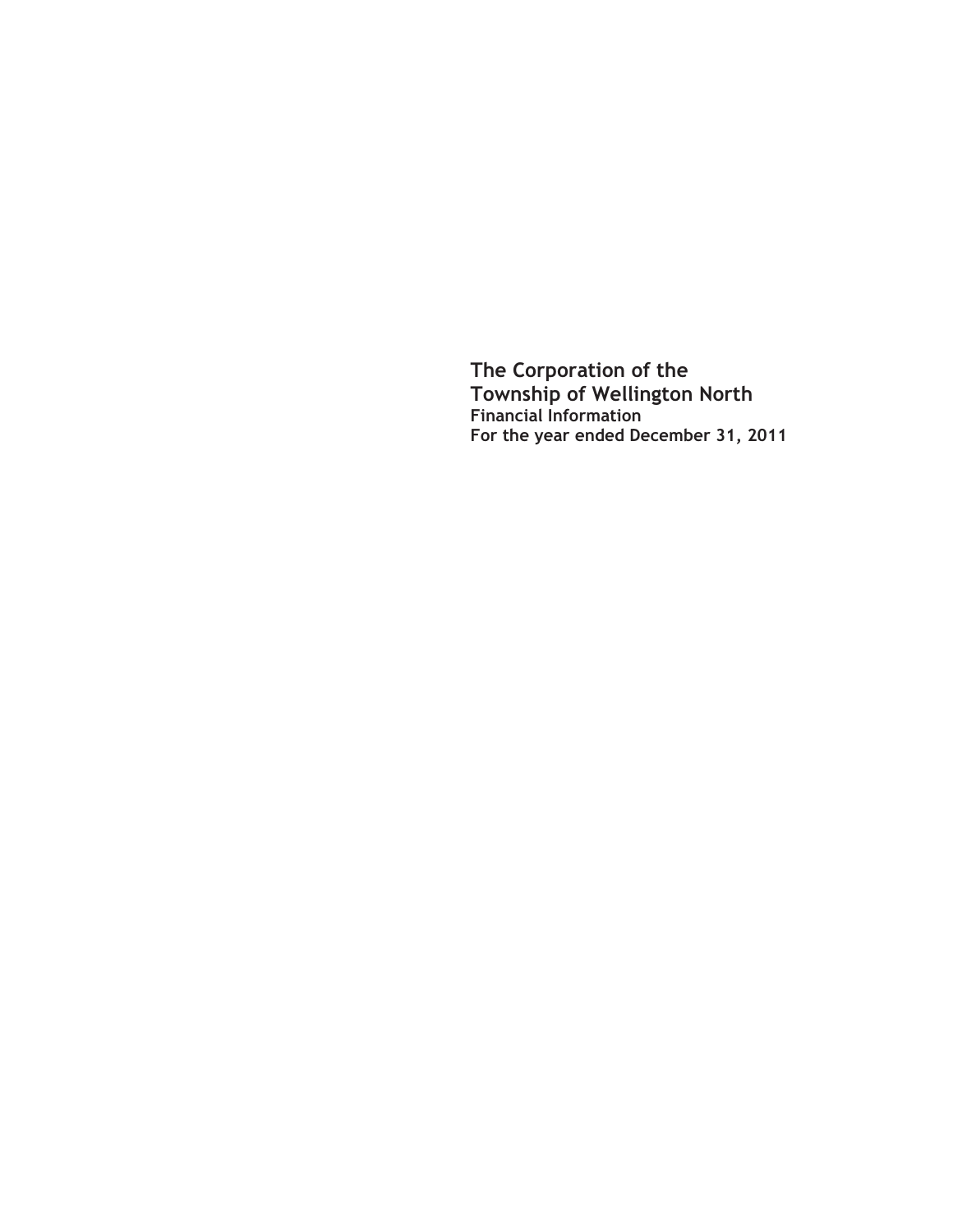**Contents**

**The Corporation of the Township of Wellington North**

**The Corporation of the Township of Wellington North Trust Funds**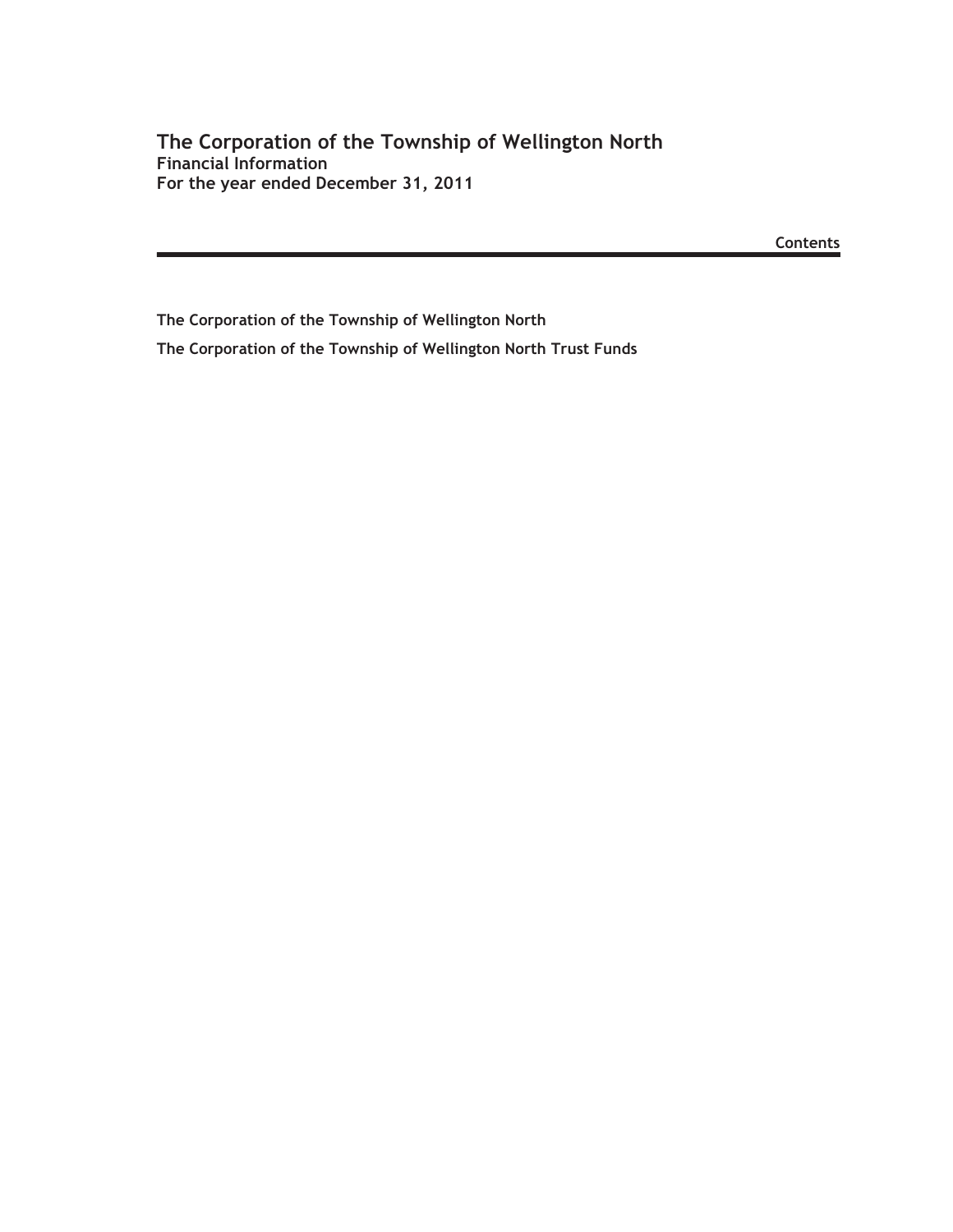**The Corporation of the Township of Wellington North Financial Statements For the year ended December 31, 2011**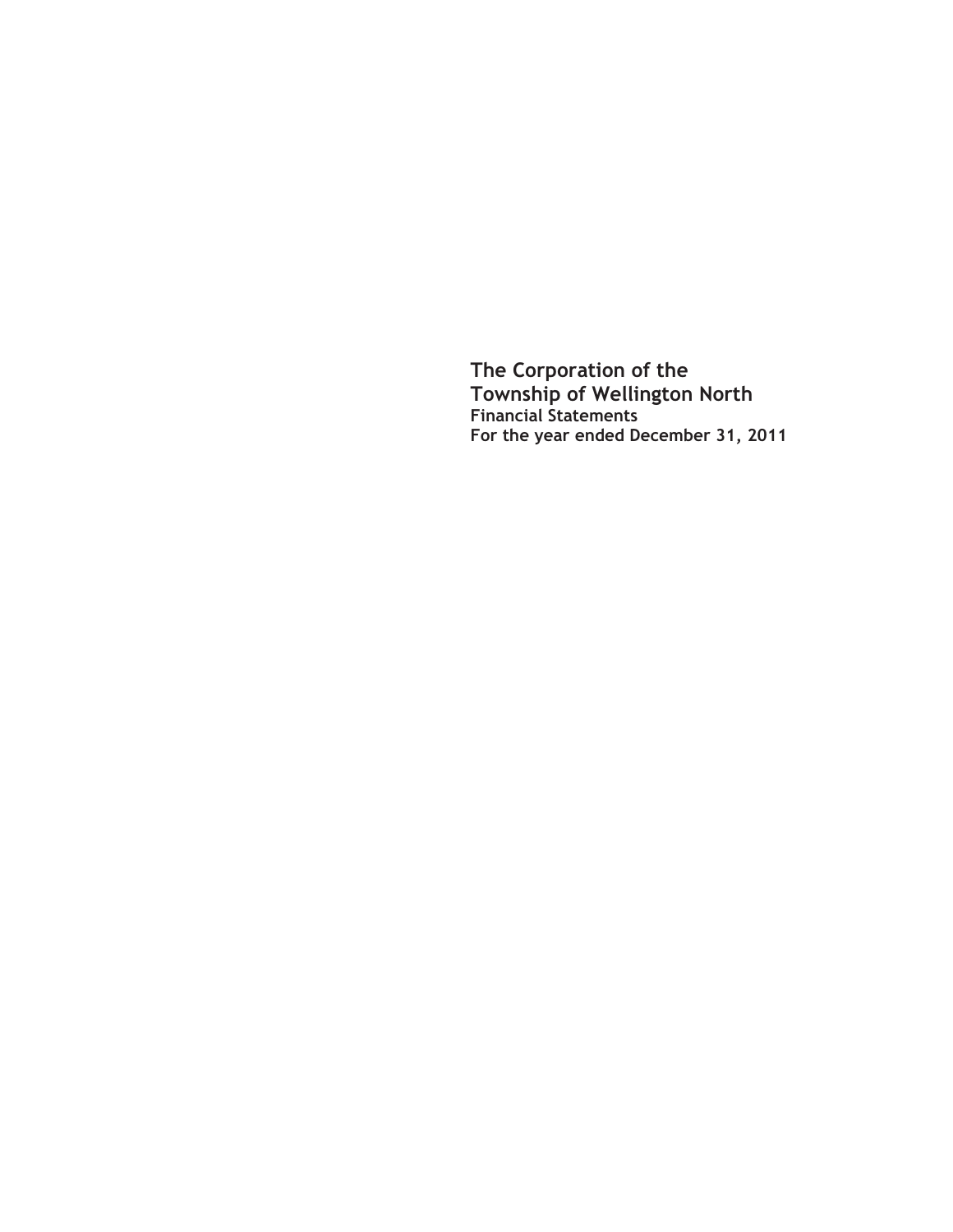## **The Corporation of the Township of Wellington North Financial Statements For the year ended December 31, 2011**

|                                                                  | Contents  |
|------------------------------------------------------------------|-----------|
| The Corporation of the Township of Wellington North              |           |
| Independent Auditor's Report                                     | $3 - 4$   |
| Consolidated Statement of Financial Position                     | 5         |
| Consolidated Statement of Operations and Accumulated Surplus     | 6         |
| Consolidated Statement of Changes in Net Financial Assets (Debt) | 7         |
| <b>Consolidated Statement of Cash Flows</b>                      | 8         |
| Summary of Significant Accounting Policies                       | $9 - 11$  |
| Notes to Financial Statements                                    | $12 - 25$ |
| Schedule of Deferred Revenue                                     | 26        |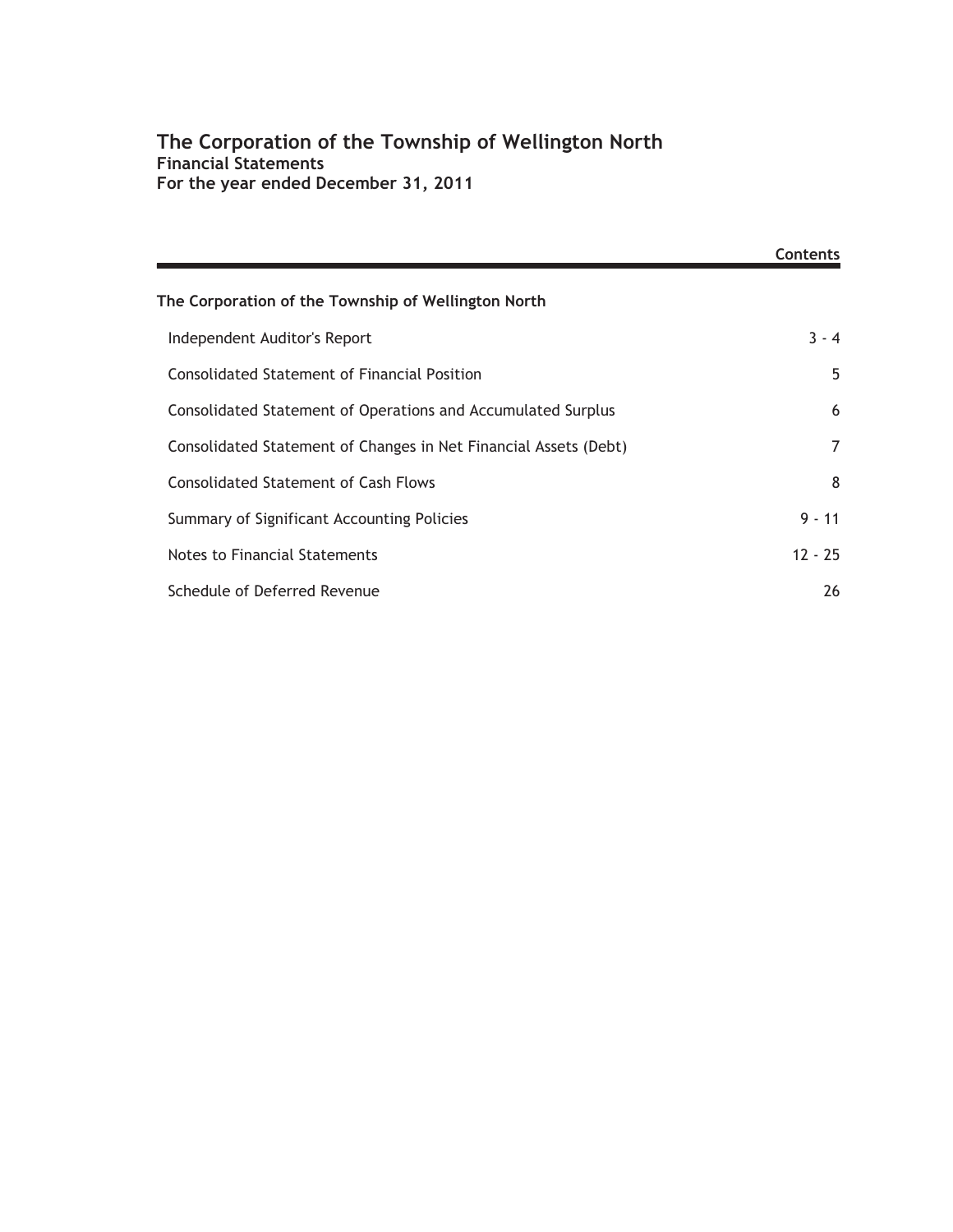

Tel: 519 376 6110 Fax: 519 376 4741 **www.bdo.ca** 

BDO Canada LLP 1717 2nd Avenue E, Third Floor PO Box 397 Owen Sound ON N4K 5P7 Canada

# **Independent Auditor's Report**

### **To the Members of Council, Inhabitants and Ratepayers of the Corporation of the Township of Wellington North**

We have audited the accompanying consolidated financial statements of the Corporation of the Township of Wellington North, which comprise the consolidated statement of financial position as at December 31, 2011, and the consolidated statements of operations and accumulated surplus, changes in net financial assets (debt) and cash flows for the year then ended, and a summary of significant accounting policies and other explanatory information.

### **Management's Responsibility for the Consolidated Financial Statements**

Management is responsible for the preparation and fair presentation of these consolidated financial statements in accordance with Canadian public sector accounting standards, and for such internal control as management determines is necessary to enable the preparation of consolidated financial statements that are free from material misstatement, whether due to fraud or error.

### **Auditor's Responsibility**

Our responsibility is to express an opinion on these consolidated financial statements based on our audit. We conducted our audit in accordance with Canadian generally accepted auditing standards. Those standards require that we comply with ethical requirements and plan and perform the audit to obtain reasonable assurance about whether the consolidated financial statements are free from material misstatement.

An audit involves performing procedures to obtain audit evidence about the amounts and disclosures in the consolidated financial statements. The procedures selected depend on the auditor's judgment, including the assessment of the risks of material misstatement of the consolidated financial statements, whether due to fraud or error. In making those risk assessments, the auditor considers internal control relevant to the entity's preparation and fair presentation of the consolidated financial statements in order to design audit procedures that are appropriate in the circumstances, but not for the purpose of expressing an opinion on the effectiveness of the entity's internal control. An audit also includes evaluating the appropriateness of accounting policies used and the reasonableness of accounting estimates made by management, as well as evaluating the overall presentation of the consolidated financial statements.

We believe that the audit evidence we have obtained is sufficient and appropriate to provide a basis for our audit opinion.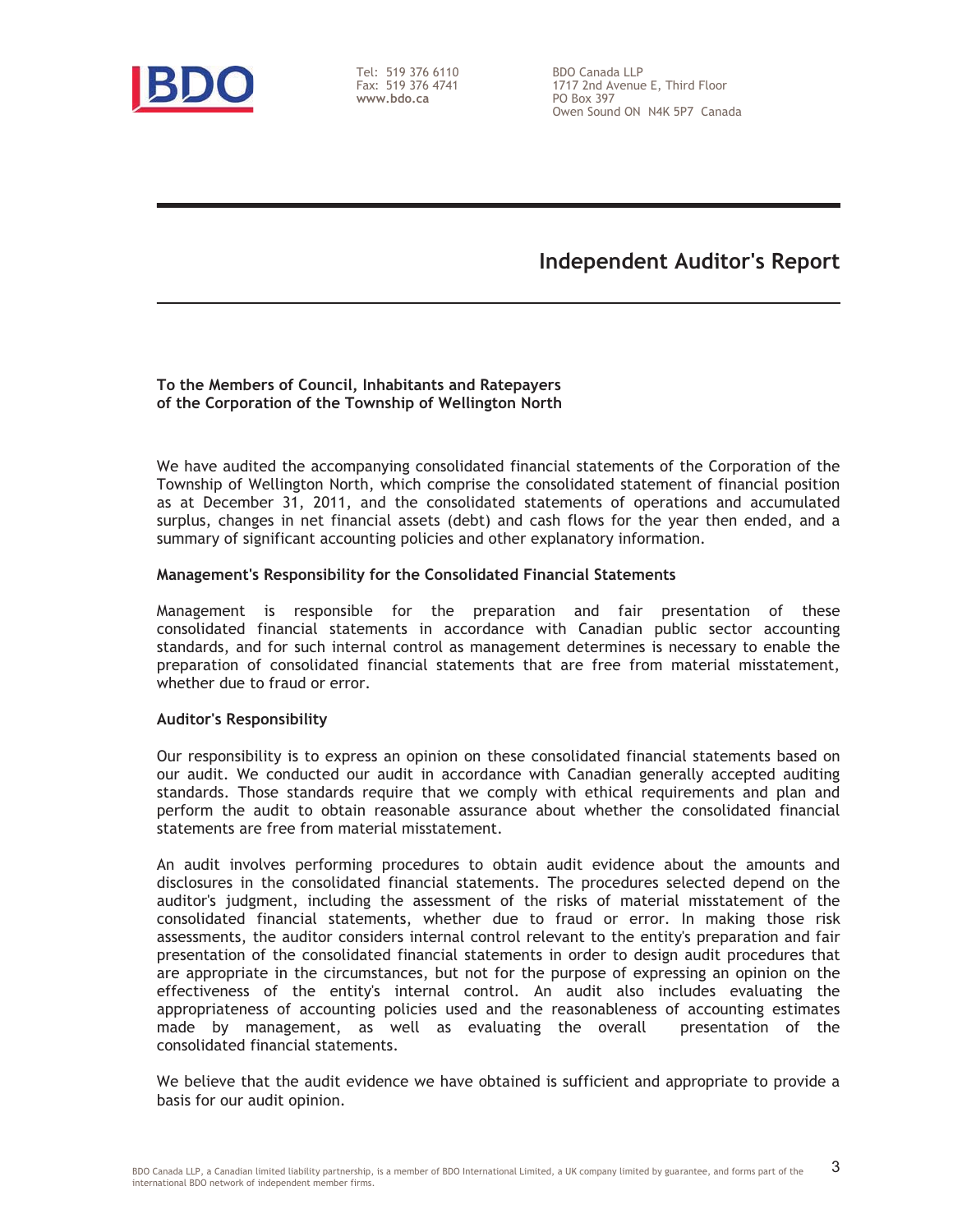

## **Opinion**

In our opinion, the consolidated financial statements present fairly, in all material respects, the financial position of the Corporation of the Township of Wellington North as at December 31, 2011 and the results of its operations, changes in net financial assets (debt) and cash flows for the year then ended in accordance with Canadian public sector accounting standards.

BDO Canada LLP

Chartered Accountants, Licensed Public Accountants

Owen Sound, Ontario October 15, 2012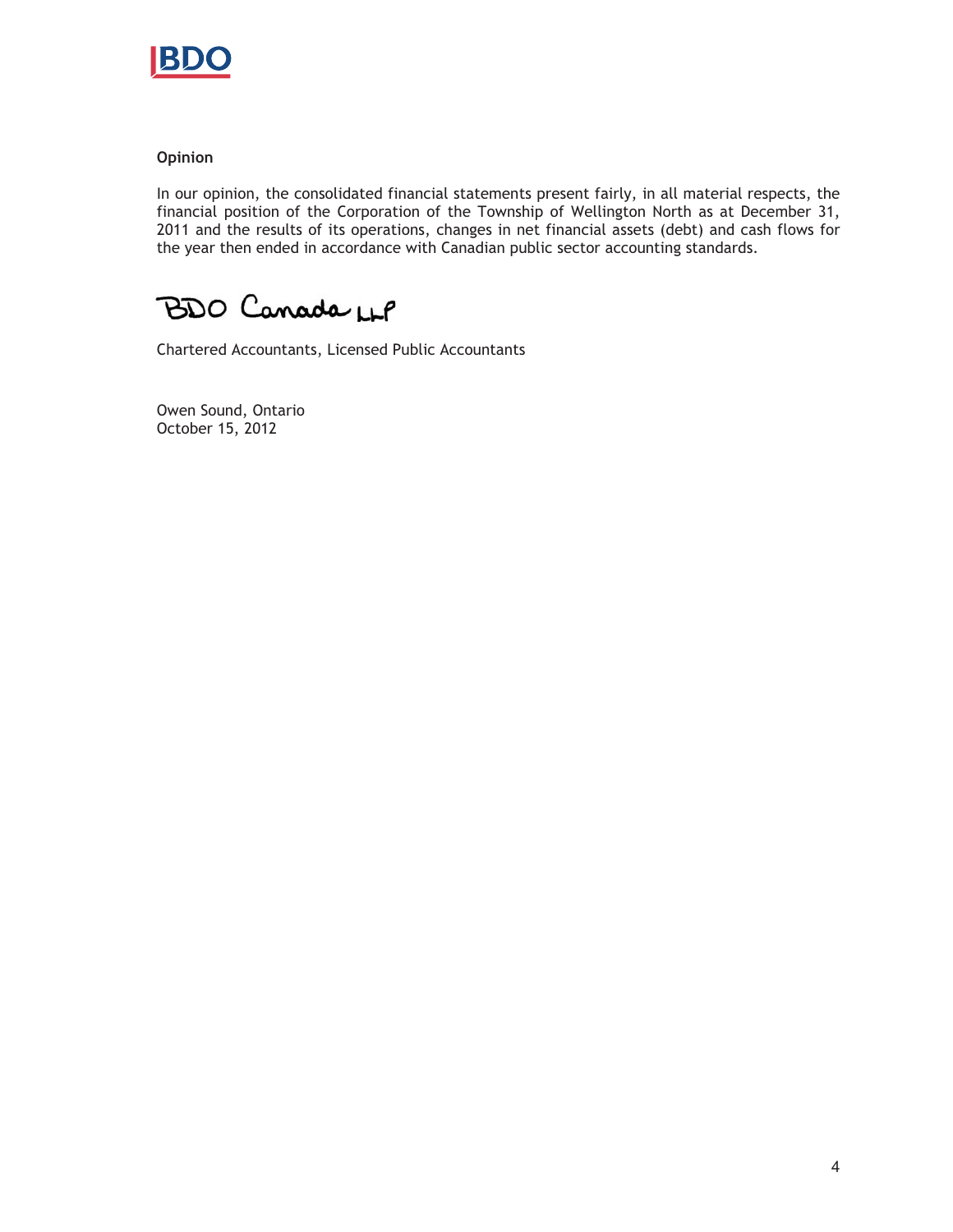| December 31                              | 2011                |    | 2010          |
|------------------------------------------|---------------------|----|---------------|
| <b>Financial assets</b><br>Cash (Note 1) | \$<br>6,623,048     | S. | 4,374,328     |
| Investments (Note 2)<br>Taxes receivable | 10,105<br>1,425,401 |    | 1,291,205     |
| Trade and other receivables              | 3,323,318           |    | 5,917,539     |
| Long-term receivables (Note 3)           | 2,148,726           |    | 2,352,754     |
| Long-term investments (Note 4)           | 3,459,687           |    | 3,648,524     |
|                                          | 16,990,285          |    | 17,584,350    |
| <b>Financial Liabilities</b>             |                     |    |               |
| Accounts payable and accrued liabilities | 2,867,894           |    | 4,390,940     |
| Deferred revenue (Page 26)               | 1,630,988           |    | 1,230,686     |
| Long-term liabilities (Note 5)           | 11,442,139          |    | 12,223,327    |
|                                          | 15,941,021          |    | 17,844,953    |
| Net financial assets (debt)              | 1,049,264           |    | (260, 603)    |
| Non financial assets                     |                     |    |               |
| Prepaid expenses and inventory           | 104,372             |    | 39,613        |
| Tangible capital assets (Note 6)         | 117,661,759         |    | 119,502,045   |
|                                          | 117,766,131         |    | 119,541,658   |
| Accumulated surplus (Note 7)             | \$118,815,395       |    | \$119,281,055 |

## **The Corporation of the Township of Wellington North Consolidated Statement of Financial Position**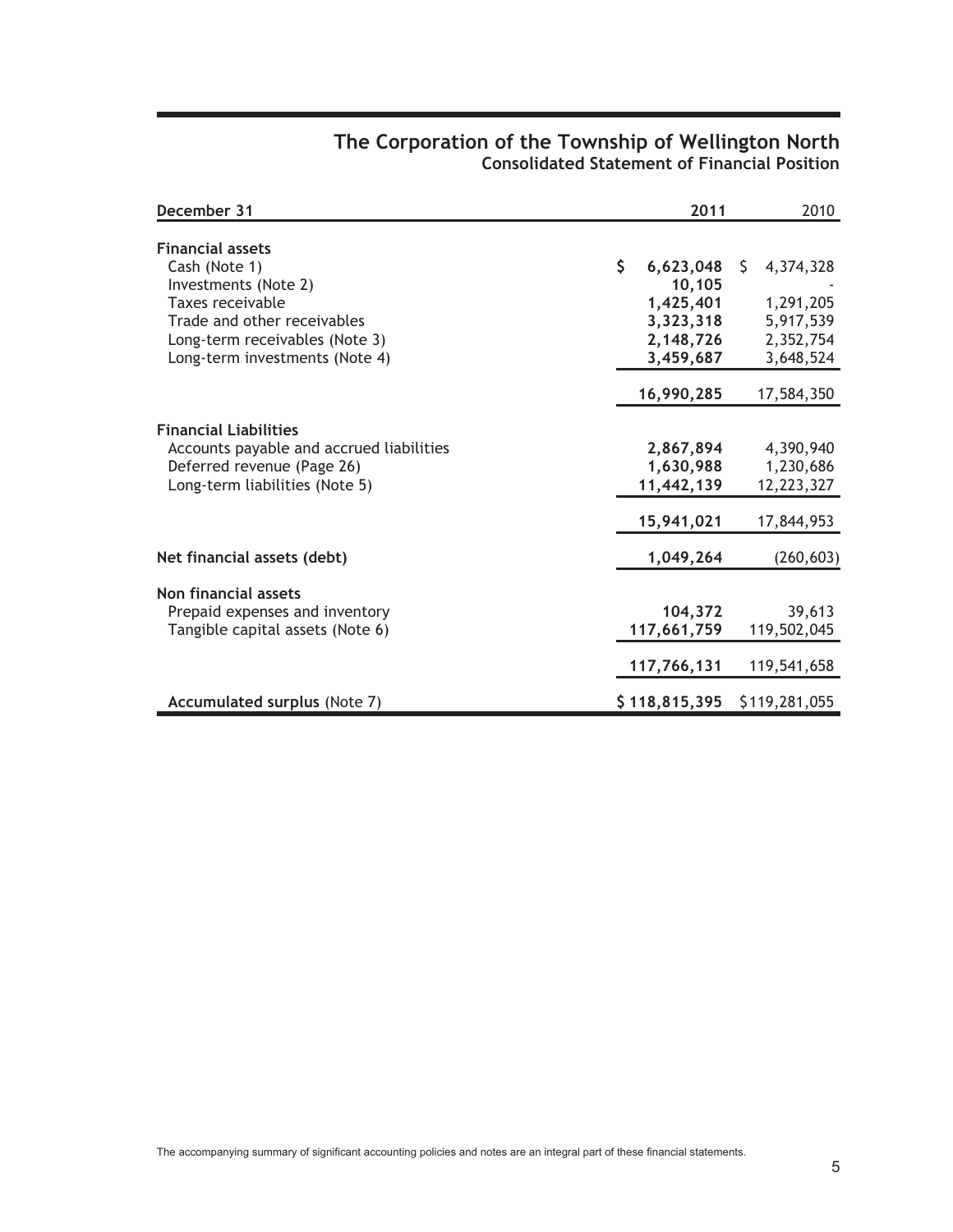## **The Corporation of the Township of Wellington North Consolidated Statement of Operations and Accumulated Surplus**

| For the year ended December 31             | 2011            | 2011                        | 2010            |
|--------------------------------------------|-----------------|-----------------------------|-----------------|
|                                            | <b>Budget</b>   | Actual                      | Actual          |
|                                            | (Note 10)       |                             |                 |
| Revenue                                    |                 |                             |                 |
| <b>Taxation</b>                            | \$<br>5,862,396 | 5,920,993<br>S.             | \$<br>5,551,560 |
| Fees and user charges                      | 4,809,794       | 5,143,047                   | 4,828,507       |
| Grants (Note 11)                           | 1,616,025       | 3,936,122                   | 4,803,703       |
| Other income (Note 9)                      | 693,130         | 730,942                     | 1,898,658       |
| Obligatory reserve fund revenue recognized | 300,000         | 601,299                     | 344,319         |
|                                            | 13,281,345      | 16,332,403                  | 17,426,747      |
|                                            |                 |                             |                 |
| <b>Expenses</b><br>General government      | 1,294,865       | 1,468,329                   | 1,502,395       |
| <b>Protection services</b>                 | 1,006,062       | 1,399,957                   | 1,027,724       |
| <b>Transportation services</b>             | 2,629,148       | 7,963,599                   | 5,950,099       |
| <b>Environmental services</b>              |                 |                             |                 |
| Water                                      | 1,144,310       | 1,497,629                   | 1,572,530       |
| Sewer                                      | 1,189,686       | 2,017,243                   | 1,652,600       |
| Health services                            | 30,795          | 42,521                      | 35,509          |
| Recreation and cultural services           | 1,806,399       | 1,988,039                   | 1,998,744       |
| Planning and development                   | 246,400         | 420,746                     | 385,059         |
|                                            |                 |                             |                 |
|                                            | 9,347,665       | 16,798,063                  | 14,124,660      |
| Annual surplus (deficit) (Note 10)         | 3,933,680       | (465, 660)                  | 3,302,087       |
| Accumulated surplus, beginning of year     | 119,281,055     | 119,281,055                 | 115,978,968     |
|                                            |                 |                             |                 |
| Accumulated surplus, end of year (Note 7)  |                 | \$123,214,735 \$118,815,395 | \$119,281,055   |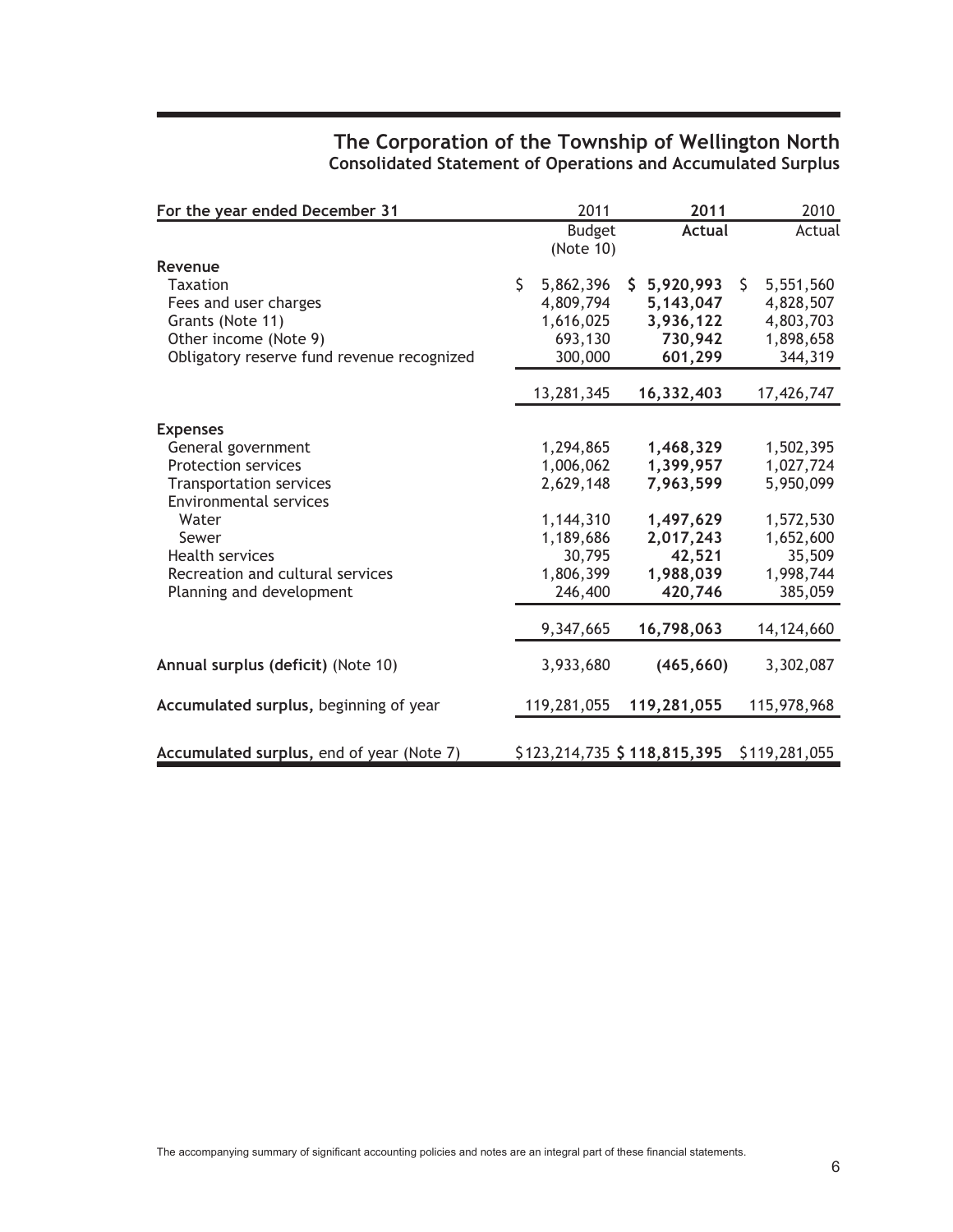## **The Corporation of the Township of Wellington North Consolidated Statement of Changes in Net Financial Assets (Debt)**

| For the year ended December 31                                                                                                                                         |    | 2011                       |     | 2011                                            |   | 2010                                                  |
|------------------------------------------------------------------------------------------------------------------------------------------------------------------------|----|----------------------------|-----|-------------------------------------------------|---|-------------------------------------------------------|
|                                                                                                                                                                        |    | <b>Budget</b><br>(Note 10) |     | Actual                                          |   | Actual                                                |
| Annual surplus (deficit) (Page 6)                                                                                                                                      |    | 3,933,680                  | \$. | $(465, 660)$ \$                                 |   | 3,302,087                                             |
| Acquisition of tangible capital assets<br>Amortization of tangible capital assets<br>Gain on sale of tangible capital assets<br>Proceeds on disposal of capital assets |    | (2,401,000)                |     | (3,009,209)<br>4,842,905<br>(31, 339)<br>37,929 |   | (7, 443, 630)<br>5,020,233<br>(869, 281)<br>1,411,101 |
|                                                                                                                                                                        |    | (2,401,000)                |     | 1,840,286                                       |   | (1,881,577)                                           |
| Change in prepaid expenses                                                                                                                                             |    |                            |     | (64, 759)                                       |   | 6,751                                                 |
| Increase in net financial assets                                                                                                                                       |    | 1,532,680                  |     | 1,309,867                                       |   | 1,427,261                                             |
| Net financial assets (debt), beginning of the year                                                                                                                     |    | (260, 603)                 |     | (260, 603)                                      |   | (1,687,864)                                           |
| Net financial assets (debt), end of the year                                                                                                                           | S. | 1,272,077                  |     | \$1,049,264                                     | S | (260, 603)                                            |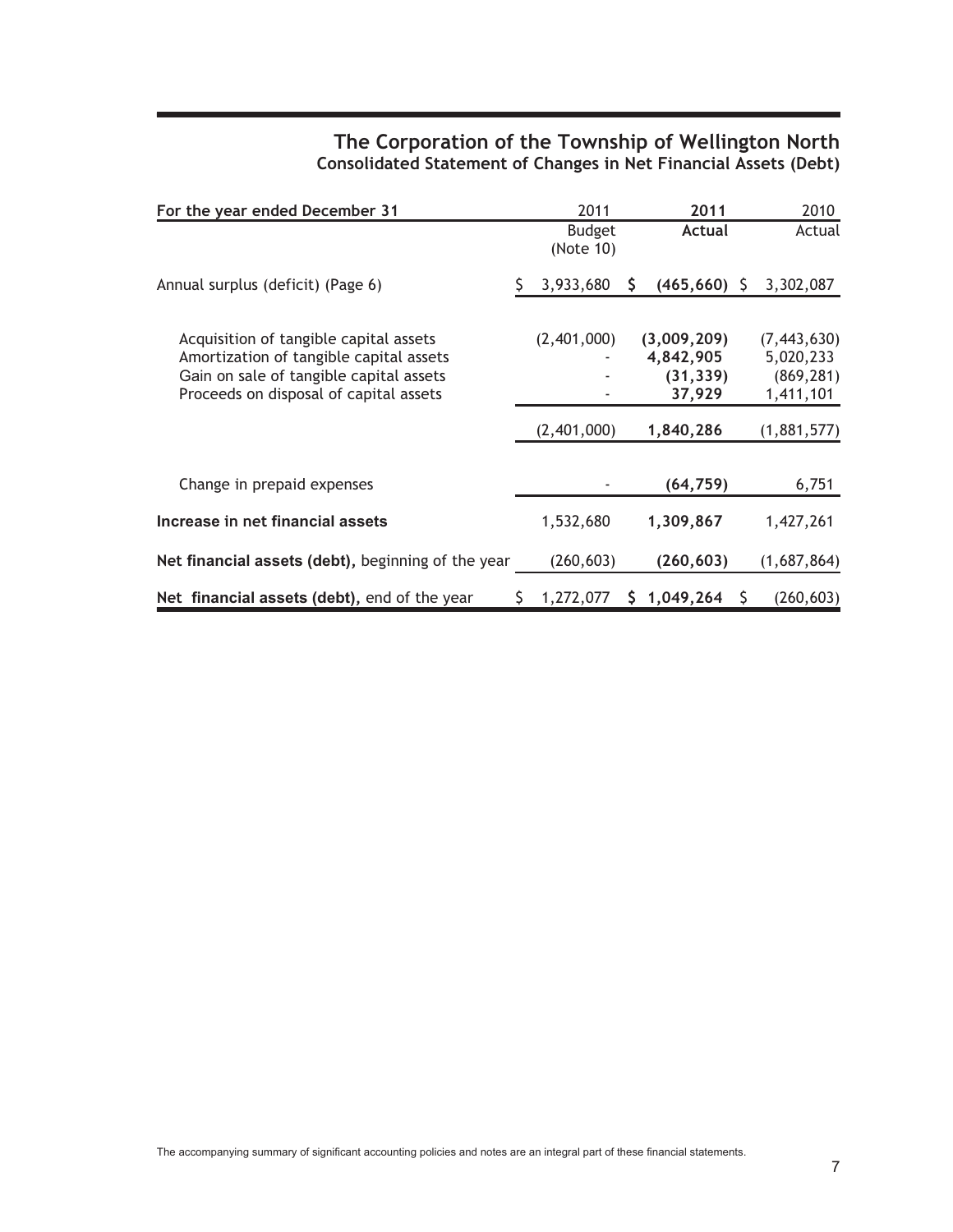| For the year ended December 31                                                               |    | 2011            | 2010          |
|----------------------------------------------------------------------------------------------|----|-----------------|---------------|
| Cash provided by (used in)                                                                   |    |                 |               |
| <b>Operating activities</b><br>Annual surplus (deficit) (Page 6)<br>Items not involving cash | \$ | $(465, 660)$ \$ | 3,302,087     |
| Share of loss (income) of Wellington North Power Inc.                                        |    | 88,837          | (195, 131)    |
| Amortization                                                                                 |    | 4,842,905       | 5,020,233     |
| Deferred revenue recognized                                                                  |    | (609, 299)      | (344, 319)    |
| Gain on sale of capital assets                                                               |    | (31, 339)       | (869, 281)    |
|                                                                                              |    | 3,825,444       | 6,913,589     |
|                                                                                              |    |                 |               |
| Changes in non-cash working capital balances                                                 |    |                 |               |
| Taxes receivable                                                                             |    | (134, 196)      | (19, 916)     |
| Trade and other receivables                                                                  |    | 2,594,221       | (753, 552)    |
| Accounts payable and accrued liabilities                                                     |    | (1, 523, 046)   | 1,100,956     |
| Deferred revenue received                                                                    |    | 1,009,601       | 652,517       |
| Prepaid expenses and inventory                                                               |    | (64, 759)       | 6,751         |
|                                                                                              |    | 1,881,821       | 986,756       |
|                                                                                              |    | 5,707,265       | 7,900,345     |
| <b>Capital transactions</b>                                                                  |    |                 |               |
| Cash used to acquire capital assets                                                          |    | (3,009,209)     | (7, 443, 630) |
| Proceeds on sale of capital assets                                                           |    | 37,929          | 1,411,101     |
|                                                                                              |    | (2,971,280)     | (6,032,529)   |
| <b>Investing activities</b>                                                                  |    |                 |               |
| Acquisition of investments                                                                   |    | (10, 105)       |               |
| Decrease in long-term receivables                                                            |    | 204,028         | 288,983       |
| Decrease in long-term investments                                                            |    | 100,000         | 100,000       |
|                                                                                              |    |                 |               |
|                                                                                              |    | 293,923         | 388,983       |
| <b>Financing activities</b>                                                                  |    |                 |               |
| Additions to long-term liabilities                                                           |    | 138,300         | 2,573,000     |
| Repayments of long-term liabilities                                                          |    | (919, 488)      | (774, 093)    |
|                                                                                              |    |                 |               |
|                                                                                              |    | (781, 188)      | 1,798,907     |
| Net change in cash and cash equivalents                                                      |    | 2,248,720       | 4,055,706     |
| Cash, beginning of year                                                                      |    | 4,374,328       | 318,622       |
| Cash, end of year                                                                            | Ş. | $6,623,048$ \$  | 4,374,328     |

## **The Corporation of the Township of Wellington North Consolidated Statement of Cash Flow**

The accompanying summary of significant accounting policies and notes are an integral part of these financial statements.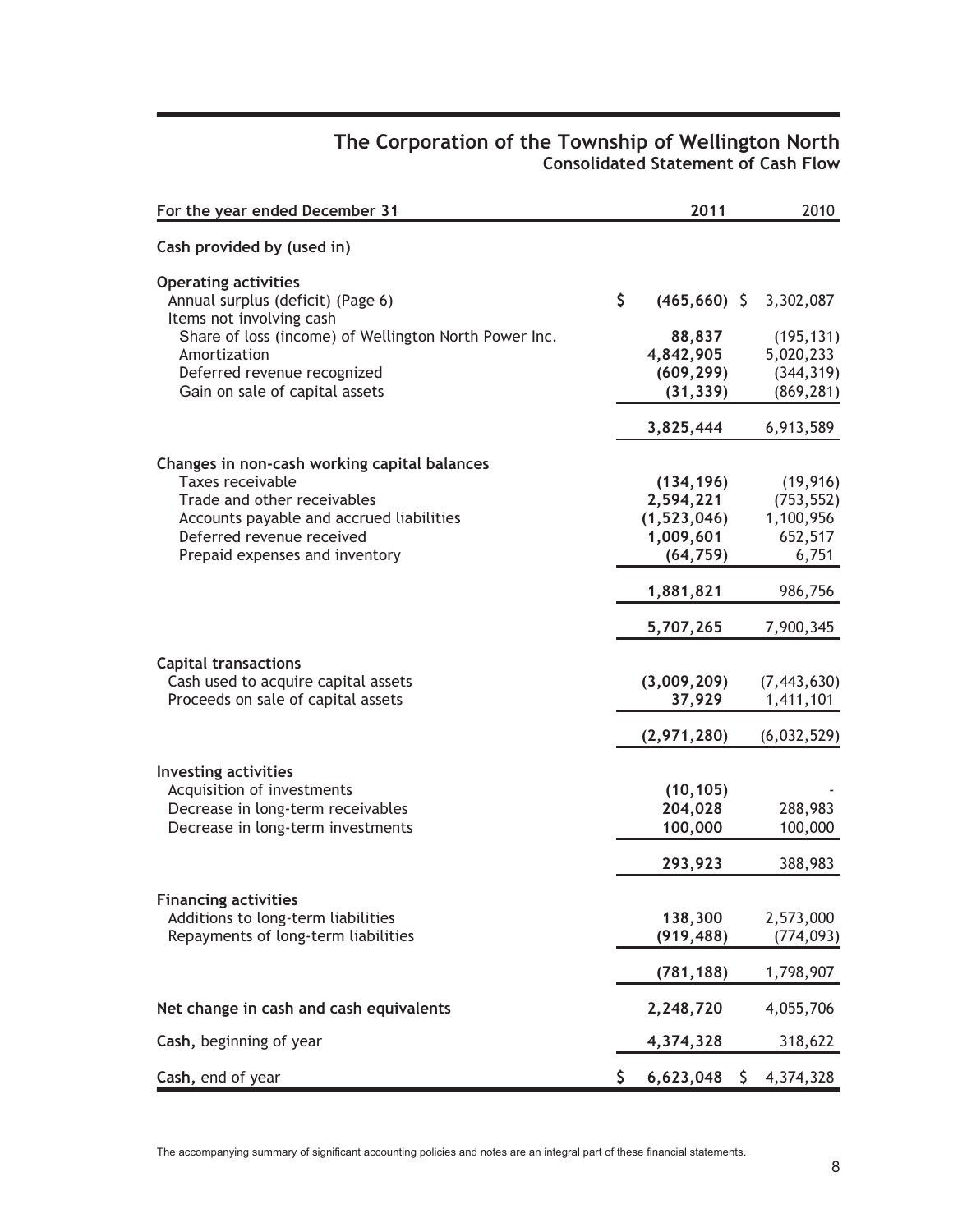## **The Corporation of the Township of Wellington North Summary of Significant Accounting Policies**

**December 31, 2011**

| <b>Basis of Accounting</b>    | The consolidated financial statements of the Corporation of<br>the Township of Wellington North are the representation of<br>management. They have been prepared in accordance with<br>Canadian Public Accounting Standards established by the<br>Public Sector Accounting Board of the Canadian Institute of<br>Chartered Accountants as prescribed by the Ontario Ministry<br>of Municipal Affairs and Housing.                                                                                                                                                                                                                                                                                           |        |
|-------------------------------|-------------------------------------------------------------------------------------------------------------------------------------------------------------------------------------------------------------------------------------------------------------------------------------------------------------------------------------------------------------------------------------------------------------------------------------------------------------------------------------------------------------------------------------------------------------------------------------------------------------------------------------------------------------------------------------------------------------|--------|
|                               | Revenues and expenses are reported on the accrual basis of<br>accounting. The accrual basis of accounting recognizes<br>revenues as they become available and measurable; expenses<br>are recognized as they are incurred and measurable as a<br>result of receipt of goods or services and the creation of a<br>legal obligation to pay.                                                                                                                                                                                                                                                                                                                                                                   |        |
| Use of Estimates              | The preparation of financial statements in accordance with<br>Canadian Public Accounting Standards requires management<br>to make estimates that affect the reported amounts of assets<br>and liabilities at the date of the financial statements, and the<br>reported amounts of revenues and expenses during the<br>reporting period. Estimates are used when accounting for<br>items such as accrued grant receivables, accrued liabilities<br>and useful lives of tangible capital assets. By their nature,<br>these estimates are subject to measurement uncertainty and<br>actual results could differ from management's best estimates<br>as additional information becomes available in the future. |        |
| <b>Basis of Consolidation</b> | The consolidated statements reflect the assets, liabilities,<br>revenues and expenses of the current fund, capital fund,<br>reserves and reserve funds of all municipal organizations,<br>committees, and boards which are owned or controlled by<br>Council. All interfund assets and liabilities and revenues and<br>expenses have been eliminated on consolidation. The<br>following board has been reflected in the consolidated<br>financial statements:                                                                                                                                                                                                                                               |        |
|                               | Mount Forest Business Improvement Area                                                                                                                                                                                                                                                                                                                                                                                                                                                                                                                                                                                                                                                                      | 100%   |
|                               | Government business enterprises and partnerships are<br>separate legal entities which do not rely on the township for<br>funding. Investments in government business enterprises are<br>accounted for using the modified equity method. The<br>following government business enterprise is reflected in the<br>consolidated financial statements:                                                                                                                                                                                                                                                                                                                                                           |        |
|                               | Wellington North Power Inc                                                                                                                                                                                                                                                                                                                                                                                                                                                                                                                                                                                                                                                                                  | 96.79% |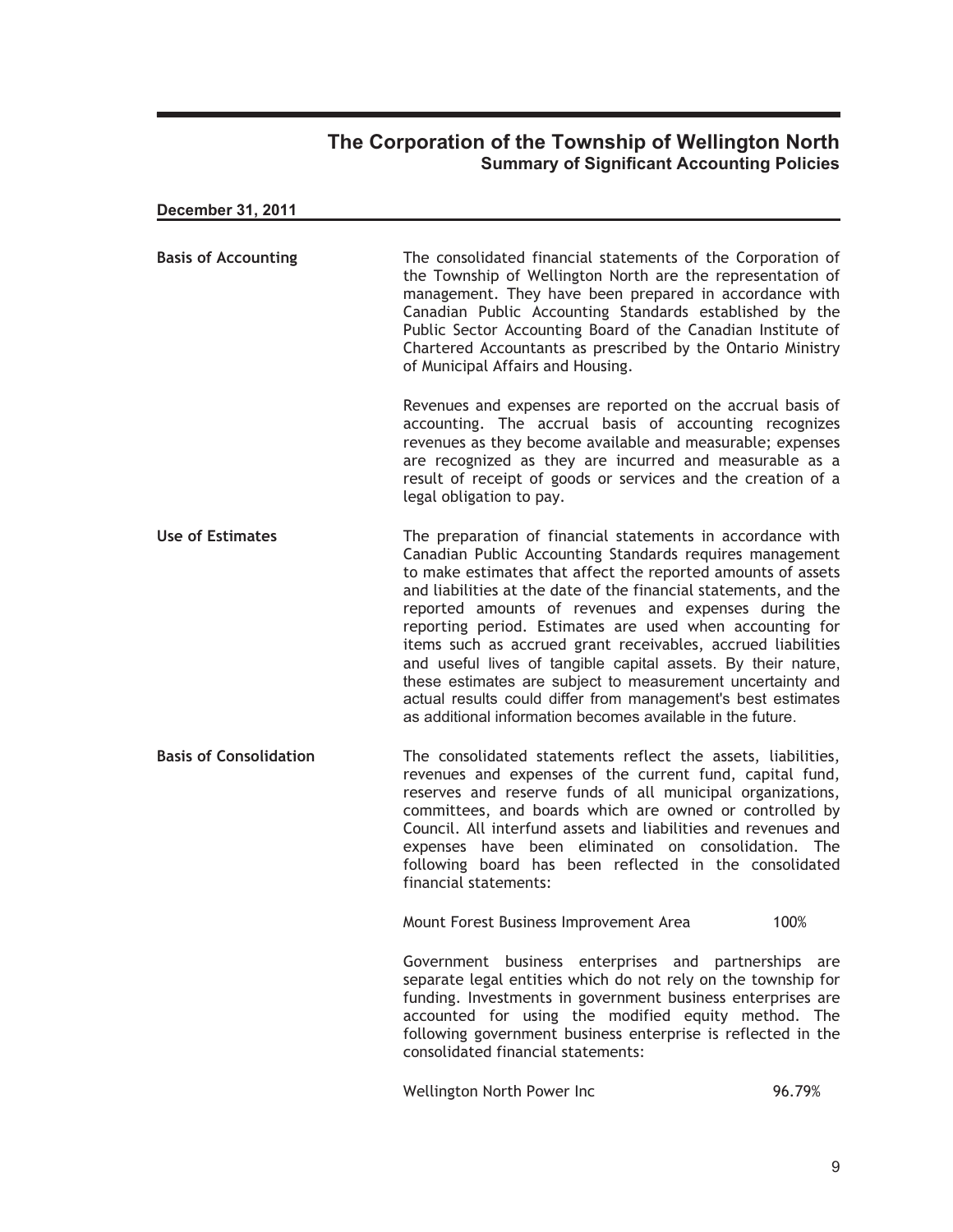## **The Corporation of the Township of Wellington North Summary of Significant Accounting Policies**

**December 31, 2011**

| <b>Revenue Recognition</b>   | Revenues are reported on the accrual basis of accounting.<br>Revenues are recognized as follows: |                                                                                                                                                                                                                                                                                                                                                                |  |  |  |  |
|------------------------------|--------------------------------------------------------------------------------------------------|----------------------------------------------------------------------------------------------------------------------------------------------------------------------------------------------------------------------------------------------------------------------------------------------------------------------------------------------------------------|--|--|--|--|
|                              | a)                                                                                               | Tax revenue is recognized when amounts are levied on<br>the township's ratepayers.                                                                                                                                                                                                                                                                             |  |  |  |  |
|                              | b)                                                                                               | Fines and donations are recognized when collected.                                                                                                                                                                                                                                                                                                             |  |  |  |  |
|                              | C)                                                                                               | Other revenues are recorded upon sale of goods or<br>provision of service when collection is reasonably<br>assured.                                                                                                                                                                                                                                            |  |  |  |  |
|                              | d)                                                                                               | Revenue restricted by legislation, regulation or<br>agreement and not available for general municipal<br>purposes is reported as deferred revenue on the<br>consolidated statement of financial position.<br>The<br>revenue is reported on the consolidated statement of<br>financial activities in the year in which it is used for the<br>specified purpose. |  |  |  |  |
|                              | e)                                                                                               | Government transfers are recognized in the financial<br>statements as revenue in the period in which events<br>giving rise to the transfers occur, providing the transfers<br>are authorized, and eligibility criteria have been met<br>and reasonable estimates of the amounts can be made.                                                                   |  |  |  |  |
| Investments                  |                                                                                                  | Investments are recorded at cost unless there has been a<br>decline in the market value which is other than temporary in<br>nature in which case the investments are written down to<br>market.                                                                                                                                                                |  |  |  |  |
| <b>Long-term Receivables</b> |                                                                                                  | Long-term receivables are recorded at cost.                                                                                                                                                                                                                                                                                                                    |  |  |  |  |
| Inventory                    |                                                                                                  | Inventory held for consumption is recorded at the lower of<br>cost or replacement cost.                                                                                                                                                                                                                                                                        |  |  |  |  |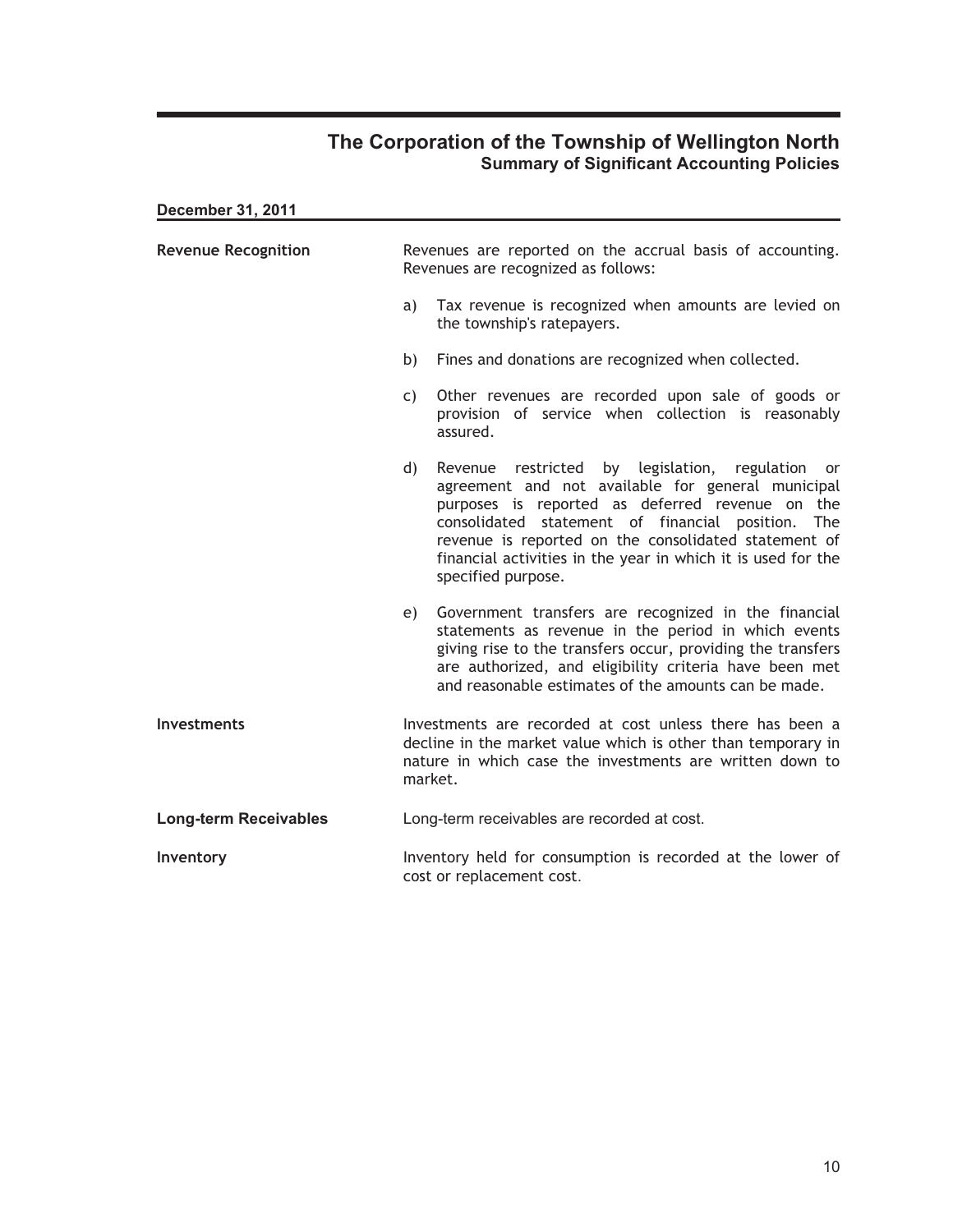## **The Corporation of the Township of Wellington North Summary of Significant Accounting Policies**

**December 31, 2011**

| <b>Tangible Capital Assets</b>  | Tangible capital assets are recorded at cost less accumulated<br>amortization. Cost includes all amounts that are directly<br>attributable to acquisition, construction, development or<br>betterment of the asset. Amortization is provided over the<br>estimated useful life of the assets, using the straight-line<br>method. The useful life of the assets is based on estimates<br>made by management. The following rates are used: |                                                                                                         |  |  |  |
|---------------------------------|-------------------------------------------------------------------------------------------------------------------------------------------------------------------------------------------------------------------------------------------------------------------------------------------------------------------------------------------------------------------------------------------------------------------------------------------|---------------------------------------------------------------------------------------------------------|--|--|--|
|                                 | Land improvements<br><b>Buildings</b><br>Machinery and equipment<br>Vehicles<br>Roads<br>Bridges and culverts<br>Water and sewer systems                                                                                                                                                                                                                                                                                                  | 30 to 75 years<br>20 to 50 years<br>5 to 50 years<br>10 to 20 years<br>30 years<br>50 years<br>70 years |  |  |  |
|                                 | Tangible capital assets received as contributions are recorded<br>at fair value at the date of receipt and also are recorded as<br>revenue.                                                                                                                                                                                                                                                                                               |                                                                                                         |  |  |  |
| <b>Post-employment benefits</b> | contributions to the Ontario Municipal Employer<br>The<br>Retirement System ("OMERS"), a multi-employer defined<br>benefit plan, are expensed when contributions are due.                                                                                                                                                                                                                                                                 |                                                                                                         |  |  |  |
| <b>County and School Boards</b> | The township collects taxation revenue on behalf of the<br>school boards and the County of Wellington. The taxation,<br>other revenues, expenses, assets and liabilities with respect<br>to the operations of the school boards and the County of<br>Wellington are not reflected in these financial statements.                                                                                                                          |                                                                                                         |  |  |  |
| <b>Trust Funds</b>              | Funds held in trust by the township, and their related<br>operations, are not included in these financial statements.<br>The financial activity and position of the trust funds are<br>reported separately on the trust funds statement of<br>continuity and balance sheet.                                                                                                                                                               |                                                                                                         |  |  |  |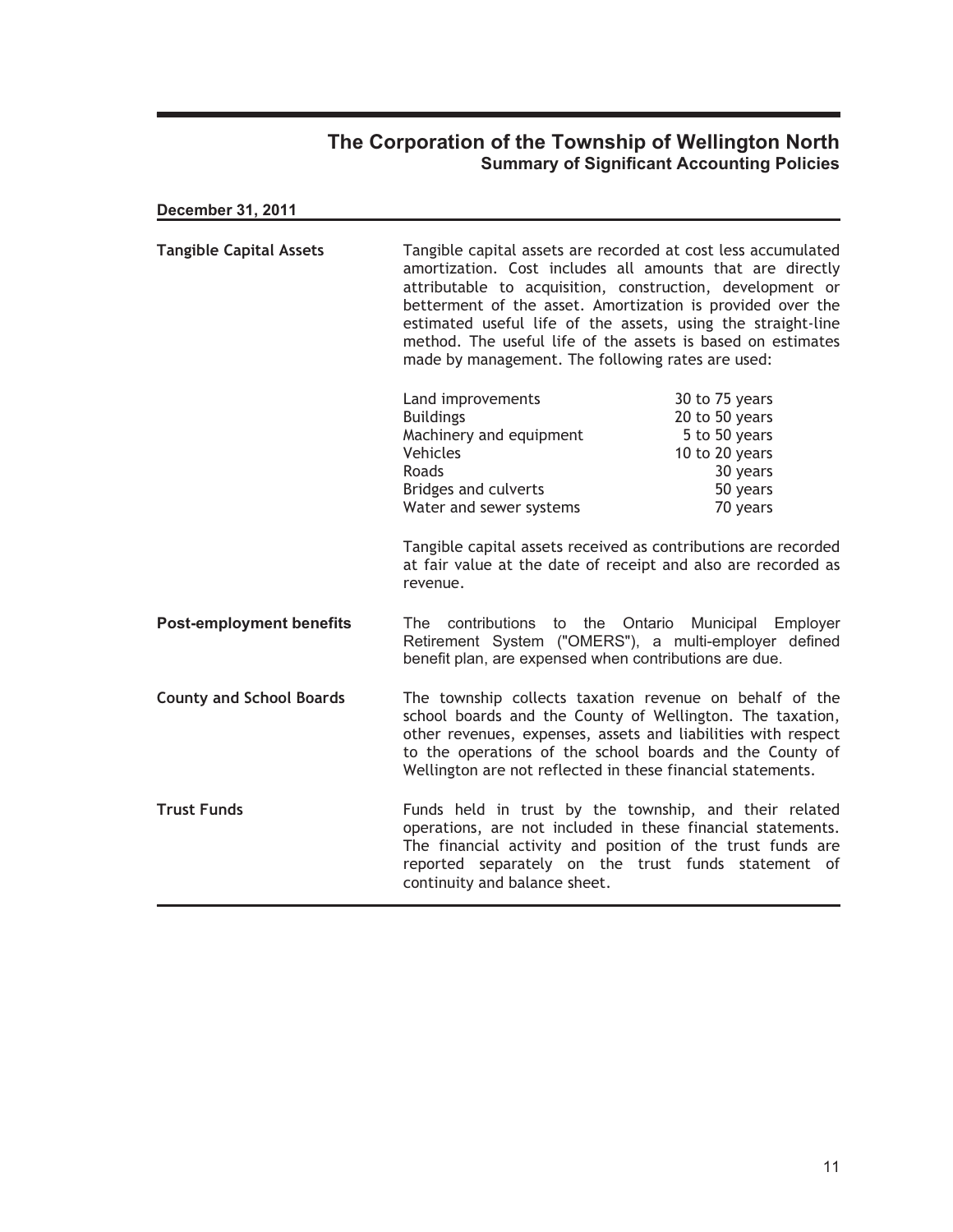### **December 31, 2011**

**1. Cash**

|      | 2011                       | 2010 |
|------|----------------------------|------|
| Cash | $$6,623,048$$ $$4,374,328$ |      |

The Township of Wellington North has undrawn credit facility of \$3,678,000 for operating purposes.

On December 31, 2011, the township had deposits of \$6,673,000 in a Canadian Chartered bank. The Canadian Deposit Insurance Corporation insures deposits up to a maximum of \$100,000 per depositor.

## **2. Investments**

| THE SULTERS                             | 2011        | 2010   |
|-----------------------------------------|-------------|--------|
| One Fund - Public Sector Group of Funds | $10,105$ \$ | $\sim$ |

Investments have a market value of \$10,105 at the end of the year.

## **3. Long-Term Receivables**

|                                                                                                                                                           | 2011                       | 2010      |
|-----------------------------------------------------------------------------------------------------------------------------------------------------------|----------------------------|-----------|
| Sewer loans, 6%, various repayment amounts, due<br>2013 to 2018                                                                                           | \$<br>$331,726$ \$         | 386,290   |
| Township of Southgate for the Mount Forest and<br>Area Sports Complex, repayable in annual<br>principal payments of \$100,925, 0%, due January<br>1, 2016 | 504,625                    | 605,550   |
| Medical clinic loan, 6.92%, monthly payments of<br>\$4,993 principal and interest, due November 2012                                                      | 247,451                    | 288,680   |
| Tile drainage loans, 8% or 6%, various repayments,<br>due 2012 to 2021                                                                                    | 1,064,924                  | 1,072,234 |
|                                                                                                                                                           | 2, 148, 726 \$ 2, 352, 754 |           |
|                                                                                                                                                           |                            |           |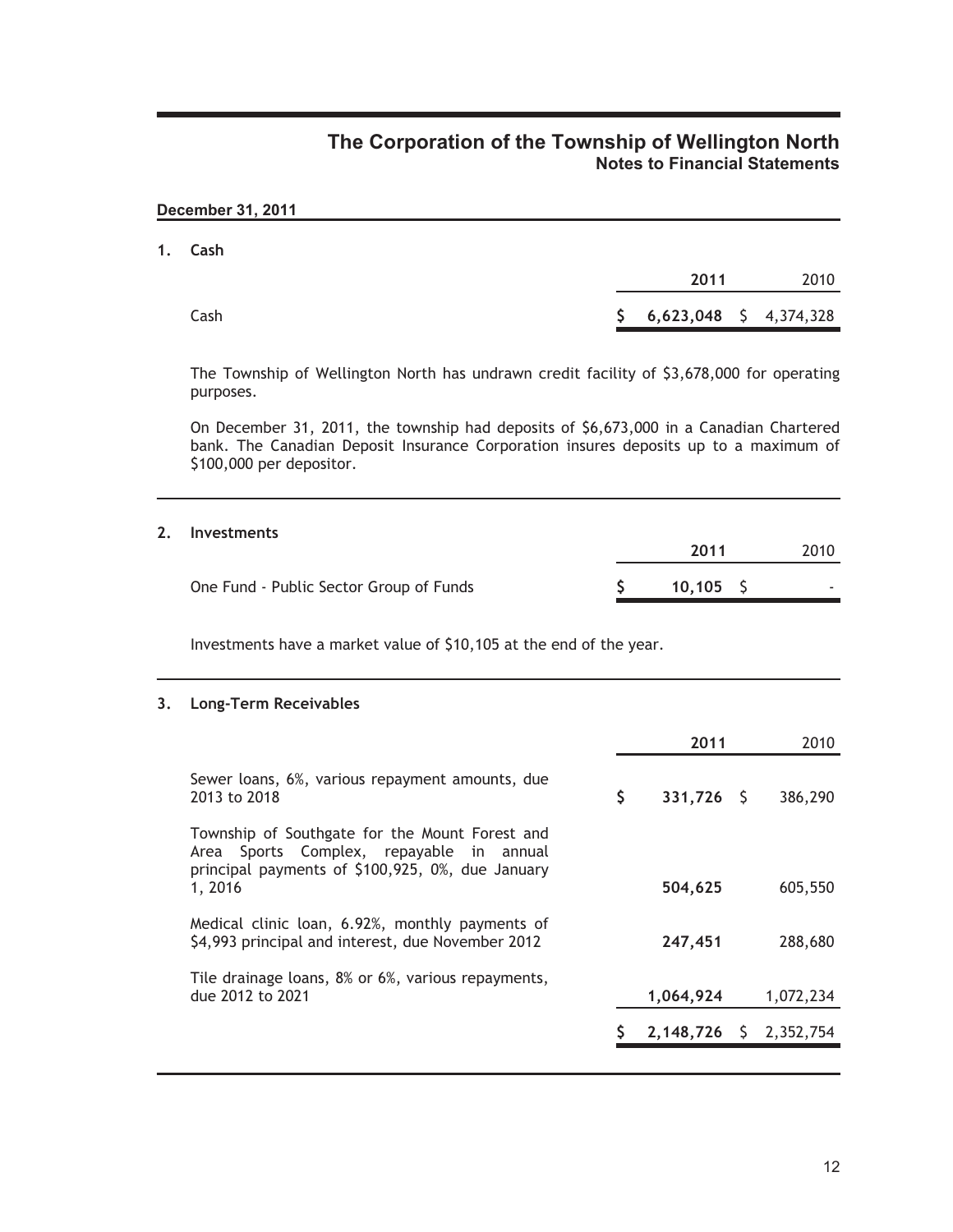### **December 31, 2011**

### **4. Investment in Wellington North Power Inc.**

|                                              | 2011                          | 2010      |
|----------------------------------------------|-------------------------------|-----------|
| Investment in common shares                  | $$1,585,016 \quad $1,585,016$ |           |
| Note receivable on demand, interest at 7.25% | 985,016                       | 1,085,016 |
| Share of accumulated net income              | 889,655                       | 978,492   |
|                                              | 3,459,687 \$ 3,648,524        |           |

During 2011, the Corporation of the Township of Wellington North received interest of \$67,293 (2010 - \$73,022) from Wellington North Power Inc.

The following summarizes the financial position and operations of the government business enterprise which has been reported in these financial statements using the modified equity method:

### **Wellington North Power Inc.**

Wellington North Power Inc. is a corporation incorporated under the laws of the Province of Ontario and provides municipal electrical services. The Corporation of the Township of Wellington North owns 96.79% of the outstanding shares of Wellington North Power Inc.

|                                |    | 2011                     |     | 2010                      |
|--------------------------------|----|--------------------------|-----|---------------------------|
| Assets                         |    | $8,654,924$ \$           |     | 8,567,911                 |
| Liabilities                    | \$ | $6,101,176$ \$           |     | 5,922,379                 |
| Equity                         |    | 2,553,748<br>8,654,924   | - S | 2,645,532<br>8,567,911    |
| Revenues<br><b>Expenses</b>    | S. | 10,934,603<br>11,026,387 |     | \$10,061,012<br>9,859,407 |
| Net income (loss) for the year |    | $(91, 784)$ \$           |     | 201,605                   |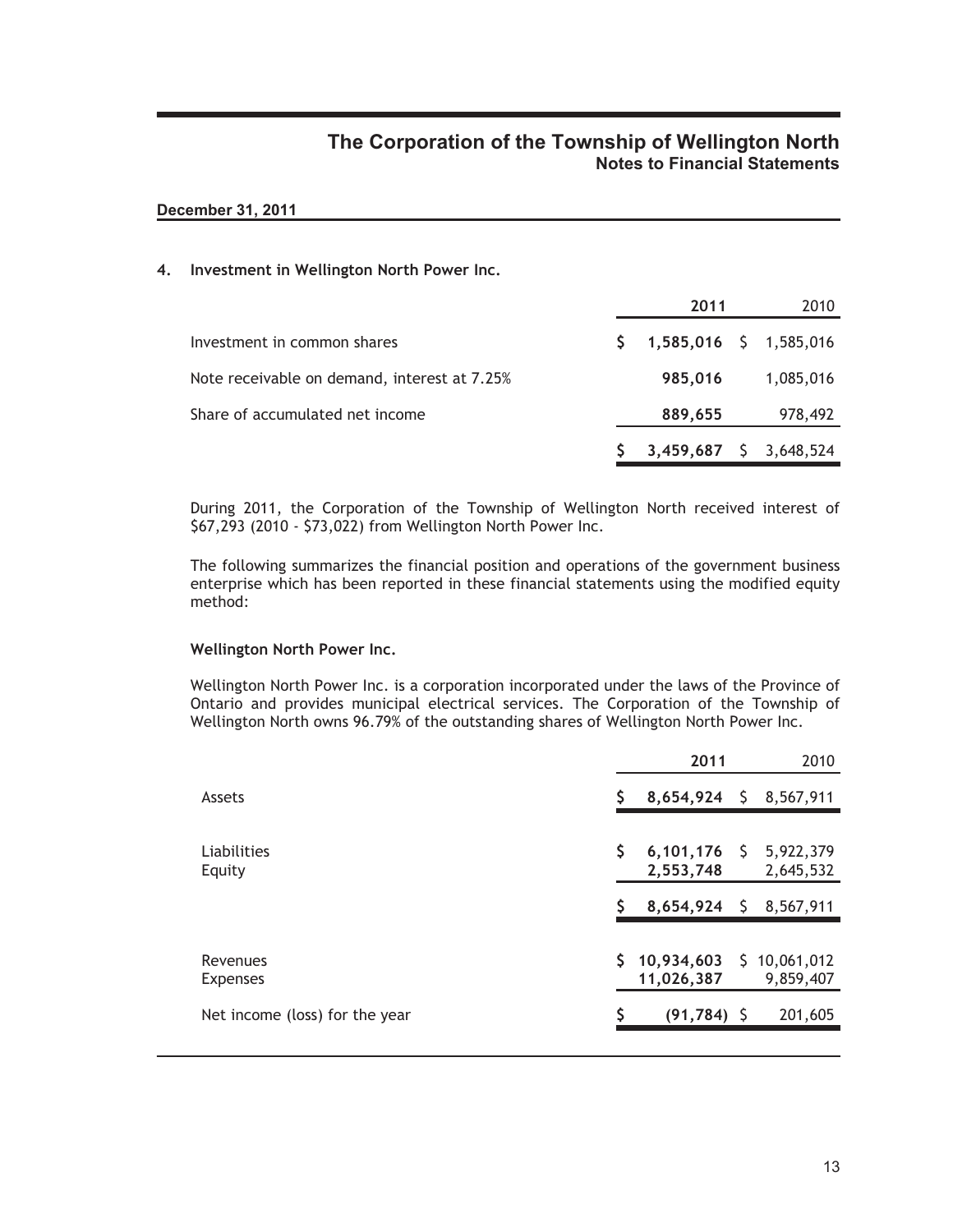### **December 31, 2011**

## **5. Long-Term Liabilities**

The balance of long-term liabilities reported on the consolidated statement of financial position is made up of the following:

|                                                                                                                        | 2011                         | 2010      |
|------------------------------------------------------------------------------------------------------------------------|------------------------------|-----------|
| Tile drainage loans payable, 8% or 6%, due from<br>2012 to 2021                                                        | \$<br>1,064,924 \$ 1,072,234 |           |
| Loan payable, 6.92%, payable \$4,993 per month,<br>principal and interest, due November 2012                           | 247,451                      | 288,680   |
| Debenture payable, 5.84%, payable \$128,114 semi-<br>annually, principal and interest, due August 2024                 | 2,311,505                    | 2,427,629 |
| Debenture payable, 4.858%, payable \$191,153<br>semi-annually, principal and interest, due<br>December 2017            | 1,969,259                    | 2,245,784 |
| Debenture payable, 3.85% increasing to 5%,<br>principal repayments annually at declining rate,<br>due July 2018        | 1,685,000                    | 1,793,000 |
| Debenture payable, 1.65% increasing to 4.90%,<br>principal repayments annually at declining rate,<br>due February 2019 | 1,791,000                    | 1,896,000 |
| Debenture payable, 1.60% increasing to 4.85%,<br>principal repayments annually at declining rate,<br>due June 2020     | 2,373,000                    | 2,500,000 |
|                                                                                                                        | $$11,442,139 \$12,223,327$   |           |

The gross interest paid relating to the above long-term debt was \$601,414.

The gross interest expensed during the year was \$592,510.

Principal payments for the next five fiscal years and thereafter are as follows:

| 2012       | S | 1,165,288  |
|------------|---|------------|
| 2013       |   | 952,355    |
| 2014       |   | 983,985    |
| 2015       |   | 1,029,466  |
| 2016       |   | 1,048,559  |
| Thereafter |   | 6,262,486  |
|            | ς | 11,442,139 |

Long-term liabilities include denominated in U.S. dollars.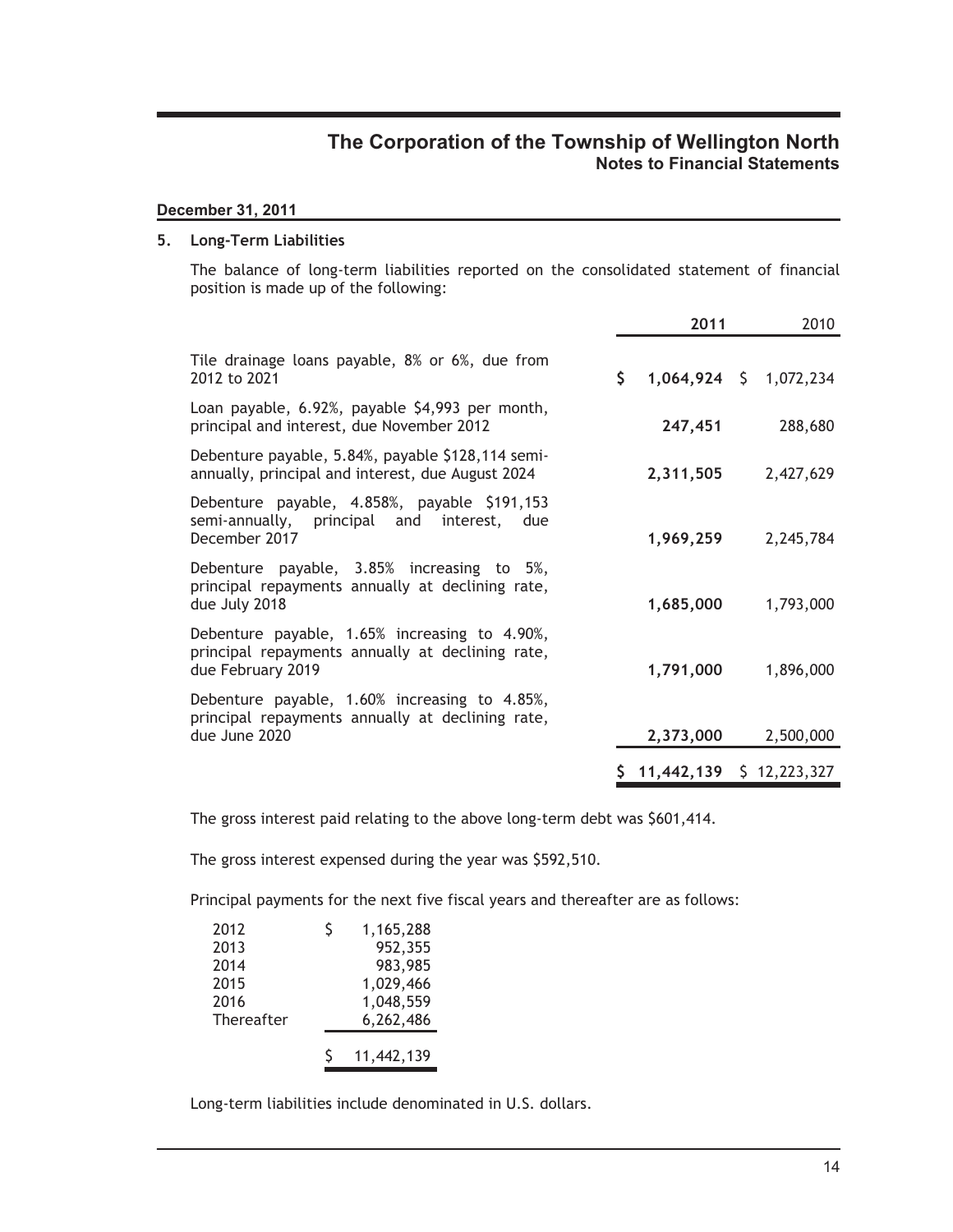| .<br>ف                                       | Tangible Capital Assets          |                                      |                            |                        |                         |                         |                               | 2011                       |
|----------------------------------------------|----------------------------------|--------------------------------------|----------------------------|------------------------|-------------------------|-------------------------|-------------------------------|----------------------------|
| Cost, beginning                              | Improvements<br>Land<br>and Land | <b>Buildings</b>                     | Equipment<br>Machinery and | Vehicles               | Roads                   | Culverts<br>Bridges and | Systems<br>Water<br>and Sewer | Total                      |
| Additions<br>of year                         | 103,950                          | $54,691,620$ $517,924,621$<br>50,604 | \$30,297,119<br>1,539,394  | \$5,360,147<br>643,562 | \$127,542,604<br>84,353 | \$4,411,175<br>11,686   | \$25,952,644<br>575,660       | \$216,179,930<br>3,009,209 |
| <b>Disposals</b>                             | (6, 482)                         |                                      |                            | (289, 371)             |                         |                         |                               | (295, 853)                 |
| Cost, end of<br>year                         | 4,789,088                        | 17,975,225                           | 31,836,513                 | 5,714,338              | 127,626,957             | 4,422,861               | 26,528,304                    | 218,893,286                |
| amortization,<br>Accumulated<br>beginning of |                                  |                                      |                            |                        |                         |                         |                               |                            |
| Amortization<br>year                         | 431,536                          | 3,512,498                            | 6,426,774                  | 2,930,941              | 75,030,328              | 2,473,715               | 5,872,093                     | 96,677,885                 |
| <b>Disposals</b>                             | 12,012                           | 356,589                              | 1,115,025                  | (289, 263)<br>320,764  | 2,575,780               | 64,783                  | 397,952                       | (289, 263)<br>4,842,905    |
| amortization,<br>Accumulated<br>end of year  | 443,548                          | 3,869,087                            | 7,541,799                  | 2,962,442              | 77,606,108              | 2,538,498               | 6,270,045                     | 101,231,527                |
| amount, end of<br>Net carrying<br>year       |                                  | $$4,345,540$ $$14,106,138$           | \$24,294,714               | \$2,751,896            | \$50,020,849            | \$1,884,363             | \$20,258,259                  | \$117,661,759              |

The Corporation of the Township of Wellington North<br>Notes to Financial Statements  **Notes to Financial Statements The Corporation of the Township of Wellington North**

15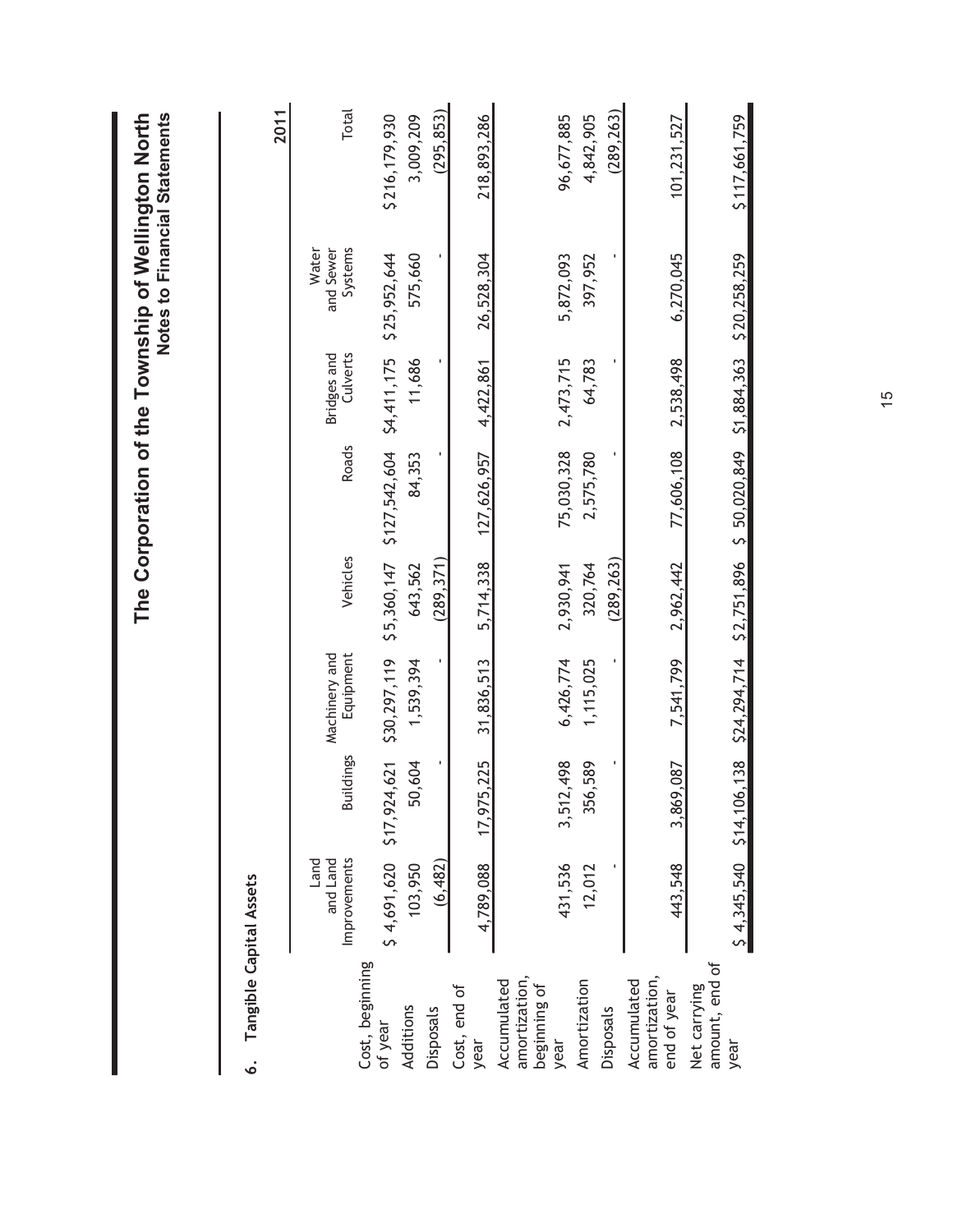| ellington<br>North                   | lotes to Financial Statement |
|--------------------------------------|------------------------------|
|                                      |                              |
|                                      |                              |
| The Corporation of the Township of \ |                              |
|                                      |                              |

**6. Tangible Capital Assets -** (continued)  $\dot{\mathbf{o}}$ 

|                                              | Tangible Capital Assets - (continued) |                            |                            |             |                                                                  |                         |                               | 2010          |
|----------------------------------------------|---------------------------------------|----------------------------|----------------------------|-------------|------------------------------------------------------------------|-------------------------|-------------------------------|---------------|
|                                              | Improvements<br>Land<br>and Land      | ldings<br>Buil             | Equipment<br>Machinery and | Vehicles    | <b>Roads</b>                                                     | Culverts<br>Bridges and | Water<br>and Sewer<br>Systems | Total         |
| Cost, beginning<br>of year                   | 4,960,849                             | \$7,640,013                | \$28,062,472               | \$5,234,830 | \$123,662,569                                                    | 54,351,211              | \$25,613,195                  | \$209,525,139 |
| Additions                                    | 132,566                               | 552,400                    | 2,234,647                  | 244,569     | 3,880,035                                                        | 59,964                  | 339,449                       | 7,443,630     |
| <b>Disposals</b>                             | (401, 795)                            | (267, 792)                 |                            | (119, 252)  |                                                                  |                         |                               | (788, 839)    |
| Cost, end of<br>year                         |                                       | 4,691,620 17,924,621       | 30,297,119                 | 5,360,147   | 127,542,604                                                      | 4,411,175               | 25,952,644                    | 216, 179, 930 |
| amortization,<br>Accumulated<br>beginning of |                                       |                            |                            |             |                                                                  |                         |                               |               |
| year                                         | 415,699                               | 3,291,076                  | 5,719,557                  | 2,732,365   | 71,840,077                                                       | 2,407,717               | 5,498,180                     | 91,904,671    |
| Amortization                                 | 15,837                                | 354,767                    | 707,217                    | 312,250     | 3,190,251                                                        | 65,998                  | 373,913                       | 5,020,233     |
| <b>Disposals</b>                             |                                       | , 345<br>(133)             |                            | (113, 674)  |                                                                  |                         |                               | (247, 019)    |
| amortization,<br>Accumulated                 |                                       |                            |                            |             |                                                                  |                         |                               |               |
| end of year                                  | 431,536                               | 3,512,498                  | 6,426,774                  | 2,930,941   | 75,030,328                                                       | 2,473,715               | 5,872,093                     | 96,677,885    |
| amount, end of<br>Net carrying<br>year       |                                       | $5$ 4,260,084 $54,412,123$ |                            |             | \$ 23,870,345 \$2,429,206 \$ 52,512,276 \$1,937,460 \$20,080,551 |                         |                               | \$119,502,045 |

16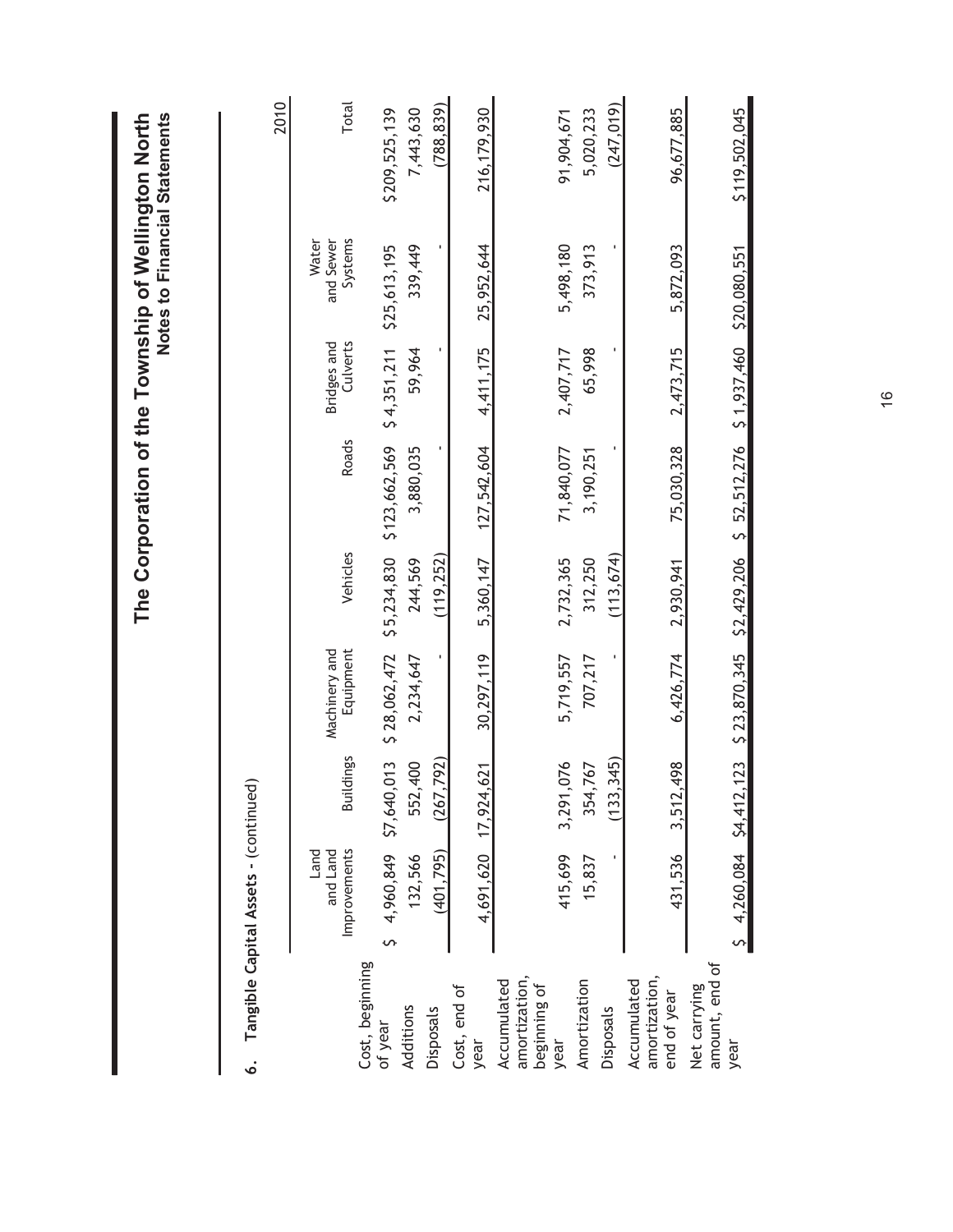### **December 31, 2011**

## **6.** Tangible Capital Assets - (continued)

The net book value of tangible capital assets not being amortized because they are under construction (or development or have been removed from service) is \$312,219 (2010 - \$1,474,267).

\$Nil (2010 - Nil) in contributed capital assets were recognized in the financial statements during the year.

## **7. Accumulated Surplus**

Accumulated surplus consists of individual fund surplus (deficit) and reserves as follows:

|                                                                                                                                                                                                                  |    | 2011                                                                                                        | 2010                                                                                                              |
|------------------------------------------------------------------------------------------------------------------------------------------------------------------------------------------------------------------|----|-------------------------------------------------------------------------------------------------------------|-------------------------------------------------------------------------------------------------------------------|
| Invested in tangible capital assets<br>Tangible capital assets at cost less amortization<br>Unexpended capital financing<br>Capital assets financed by long-term liabilities<br>and to be funded in future years | S. | 117,661,759 \$119,502,045<br>711,113<br>(10, 129, 764)                                                      | 1,312,253<br>(10, 862, 414)                                                                                       |
| Total invested in capital assets                                                                                                                                                                                 |    | 108,243,108                                                                                                 | 109,951,884                                                                                                       |
| General surplus (Note 10)<br>Investment in Wellington North Power Inc.<br>Water<br>Wastewater<br>Cemeteries<br>Recreation, community centres and arenas<br>Streetlighting<br><b>Business Improvement Areas</b>   |    | 7,815<br>3,459,687<br>(809, 973)<br>1,848,990<br>38,944<br>(8,077)<br>(20, 131)<br>(60, 753)<br>112,699,610 | 251,477<br>3,648,524<br>(1, 294, 921)<br>1,092,329<br>56,208<br>(8, 590)<br>(62, 213)<br>(76, 748)<br>113,557,950 |
| Reserves and reserve funds (Note 8)                                                                                                                                                                              |    | 6,115,785                                                                                                   | 5,723,105                                                                                                         |
| Accumulated surplus                                                                                                                                                                                              |    |                                                                                                             | 118,815,395 \$119,281,055                                                                                         |
|                                                                                                                                                                                                                  |    |                                                                                                             |                                                                                                                   |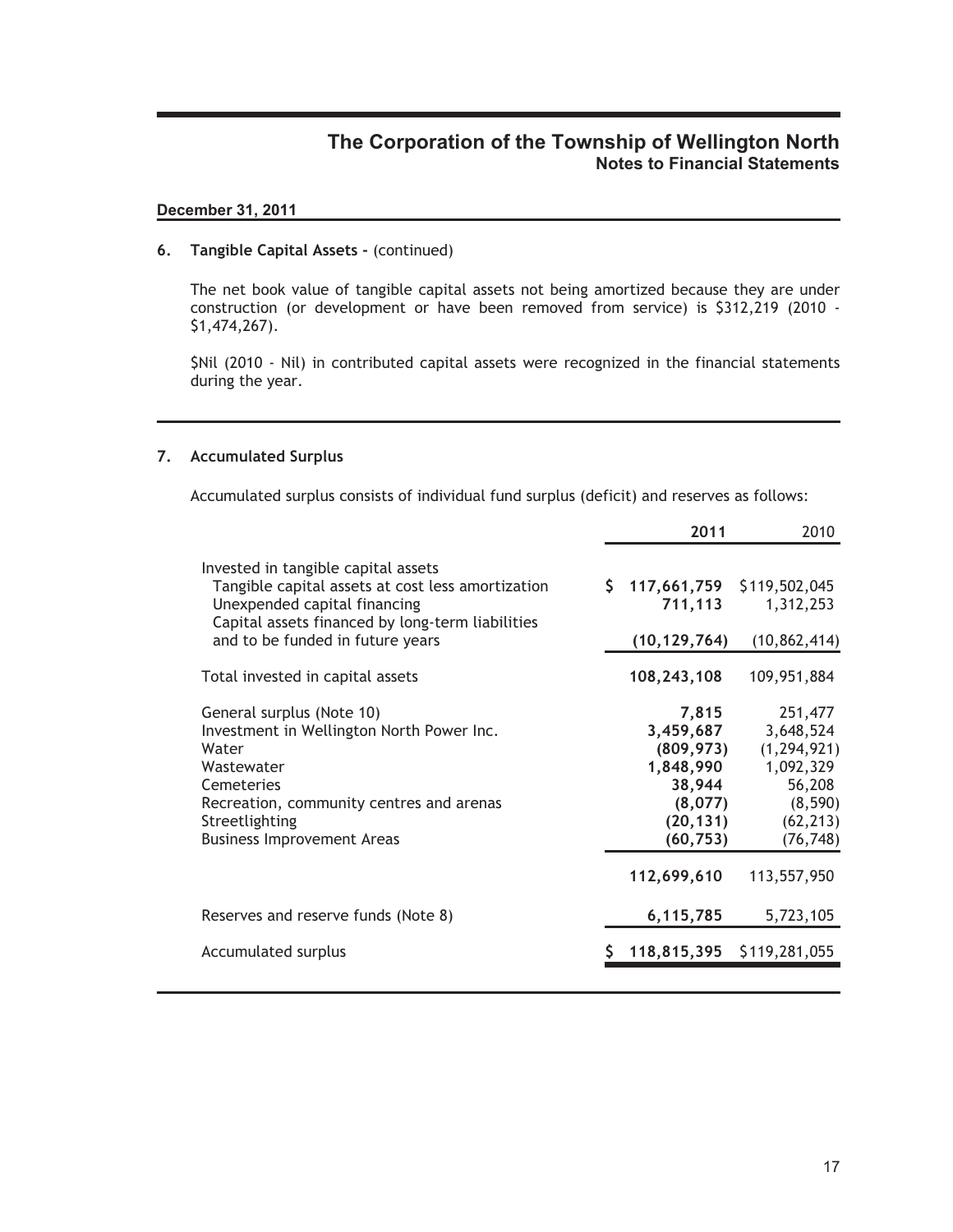## **December 31, 2011**

## **8. Reserves and Reserve Funds Set Aside for Specific Purpose by Council**

|                                                                         | 2011            |   | 2010      |
|-------------------------------------------------------------------------|-----------------|---|-----------|
| <b>Reserves</b>                                                         |                 |   |           |
| Working funds                                                           | \$<br>1,141,035 | S | 1,050,329 |
| Current purposes                                                        | 11,000          |   |           |
| Capital purposes                                                        | 643,752         |   | 531,844   |
|                                                                         | 1,795,787       |   | 1,582,173 |
| Reserve funds<br>Capital purposes                                       | 4,319,998       |   | 4,140,932 |
|                                                                         |                 |   |           |
| Reserves and reserve funds set<br>aside for specific purpose by Council | 6,115,785       |   | 5,723,105 |

#### **9. Other Income**

|                                                                                                                                                                                                                                            |   | 2011                                               | 2011                                                                                    | 2010                                                                              |
|--------------------------------------------------------------------------------------------------------------------------------------------------------------------------------------------------------------------------------------------|---|----------------------------------------------------|-----------------------------------------------------------------------------------------|-----------------------------------------------------------------------------------|
|                                                                                                                                                                                                                                            |   | <b>Budget</b>                                      | Actual                                                                                  | Actual                                                                            |
| Penalties and interest on taxation<br>Other fines and penalties<br>Investment income<br>Licenses, permits and rents<br><b>Donations</b><br>Prepaid special charges<br>Sale of equipment and other assets<br>Government business enterprise | Ş | 176,000 \$<br>3,200<br>91,500<br>353,390<br>69,040 | 192,624<br>-S<br>2,434<br>172,413<br>318,634<br>68,460<br>32,864<br>32,350<br>(88, 837) | 185,459<br>3,039<br>130,922<br>331,163<br>154,565<br>36,504<br>861,875<br>195,131 |
|                                                                                                                                                                                                                                            |   | $693,130$ \$                                       | 730,942 \$                                                                              | 1,898,658                                                                         |
|                                                                                                                                                                                                                                            |   |                                                    |                                                                                         |                                                                                   |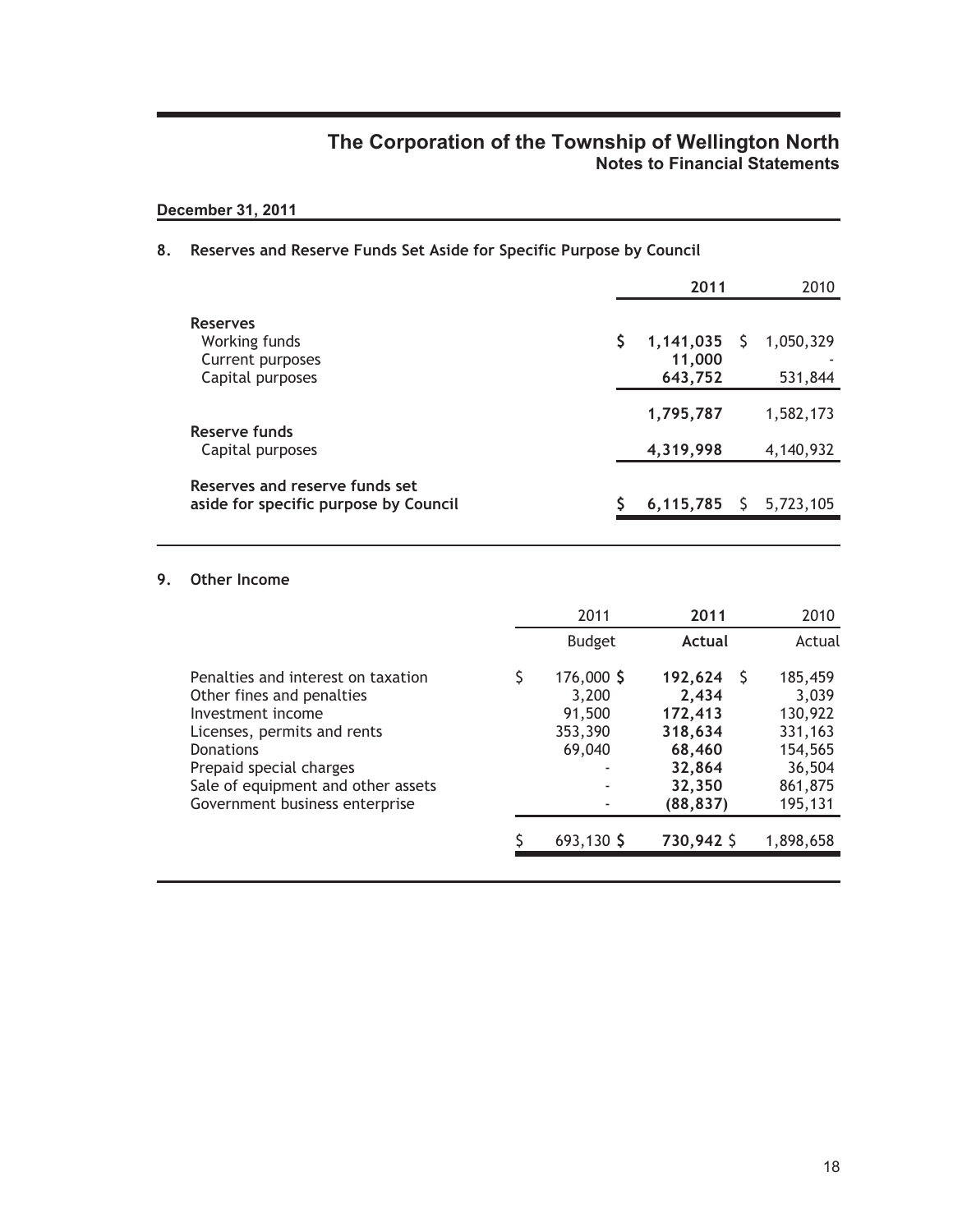### **December 31, 2011**

### **10. Budgets**

Under Canadian public sector accounting standards, budget amounts are to be reported on the consolidated statement of operations and changes in net debt for comparative purposes. The 2011 budget amounts for the Corporation of the Township of Wellington North approved by Council have been restated to conform to the presentation of the consolidated statements of operations and changes in net debt. The following is a reconciliation of the budget approved by Council.

|                                                                                               | 2011<br><b>Budget</b>   | 2011<br>Actual            | 2010<br>Actual                        |
|-----------------------------------------------------------------------------------------------|-------------------------|---------------------------|---------------------------------------|
| Annual surplus (deficit) (Page 6)                                                             | \$<br>3,933,680 \$      | $(465, 660)$ \$           | 3,302,087                             |
| Prior year general surplus<br>Transfers to (from) reserves<br>Capital acquisitions, disposals | (175, 544)              | 251,477<br>(392, 680)     | 384,378<br>(1,796,929)                |
| and write-down<br>Amortization<br>Proceeds from long-term debt                                | (2,401,000)             | (3,002,619)<br>4,842,905  | (6,901,810)<br>5,020,233<br>2,500,000 |
| Debt principal repayments<br>Change in other surpluses                                        | (752, 265)<br>(604,871) | (732, 650)<br>(1,094,098) | (582, 194)<br>(716, 174)              |
|                                                                                               |                         | (593, 325)                | 1,209,591                             |
| Capital projects not funded                                                                   |                         | 601,140                   |                                       |
| Prior year capital projects funded                                                            |                         |                           | (958,114)                             |
|                                                                                               |                         | 7,815                     | 251,477                               |
|                                                                                               |                         |                           |                                       |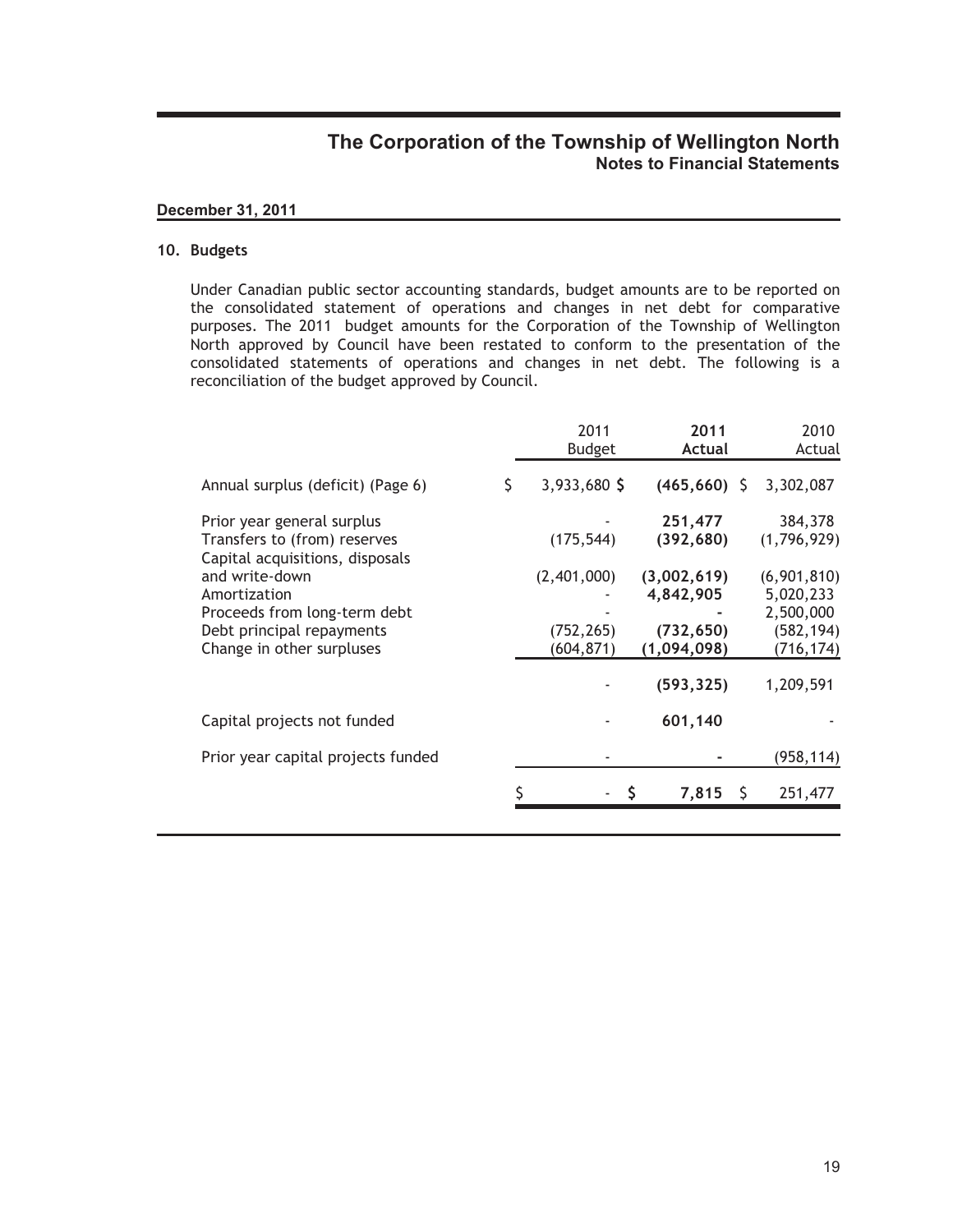**December 31, 2011**

## **11. Grants**

|                                                                                    | <b>Budget</b>    | 2011                        |         | 2010                           |
|------------------------------------------------------------------------------------|------------------|-----------------------------|---------|--------------------------------|
| <b>Operating</b><br>Province of Ontario<br><b>Ontario Municipal Partnership</b>    | \$<br>970,600 \$ |                             | \$      |                                |
| Fund (OMPF)<br><b>Conditional - Roads</b><br>- Sewer and Water                     | 40,000           | 970,600<br>1,350,074<br>279 |         | 1,028,000<br>43,204            |
| - Other                                                                            | 33,500           | 41,994                      |         | 29,437                         |
|                                                                                    | 1,044,100        | 2,362,947                   |         | 1,100,641                      |
| Government of Canada<br>Conditional - Sewer and Water<br>- Other                   |                  | 279<br>345,000              |         | 1,469                          |
|                                                                                    |                  | 345,279                     |         | 1,469                          |
| <b>Other Municipalities</b><br>- Other                                             | 249,925          | 123,054                     |         | 149,785                        |
| Total operating grants                                                             | 1,294,025        | 2,831,280                   |         | 1,251,895                      |
| Capital<br>Province of Ontario                                                     |                  |                             |         |                                |
| <b>Conditional - Roads</b><br>- Sewer and water                                    | 312,000          | 384,274<br>160,634          |         | 664,881<br>1,046,248           |
| - Other                                                                            | 10,000           | 12,483                      |         | 92,418                         |
|                                                                                    | 322,000          | 557,391                     |         | 1,803,547                      |
| Government of Canada<br><b>Conditional - Roads</b><br>- Sewer and water<br>- Other |                  | 384,274<br>160,634          |         | 602,212<br>1,046,248<br>89,154 |
|                                                                                    |                  | 544,908                     |         | 1,737,614                      |
| <b>Other Municipalities</b><br>- Other                                             |                  | 2,543                       |         | 10,647                         |
| Total capital grants                                                               | 322,000          | 1,104,842                   |         | 3,551,808                      |
| Total grants                                                                       | 1,616,025 \$     | 3,936,122                   | $\zeta$ | 4,803,703                      |
|                                                                                    |                  |                             |         |                                |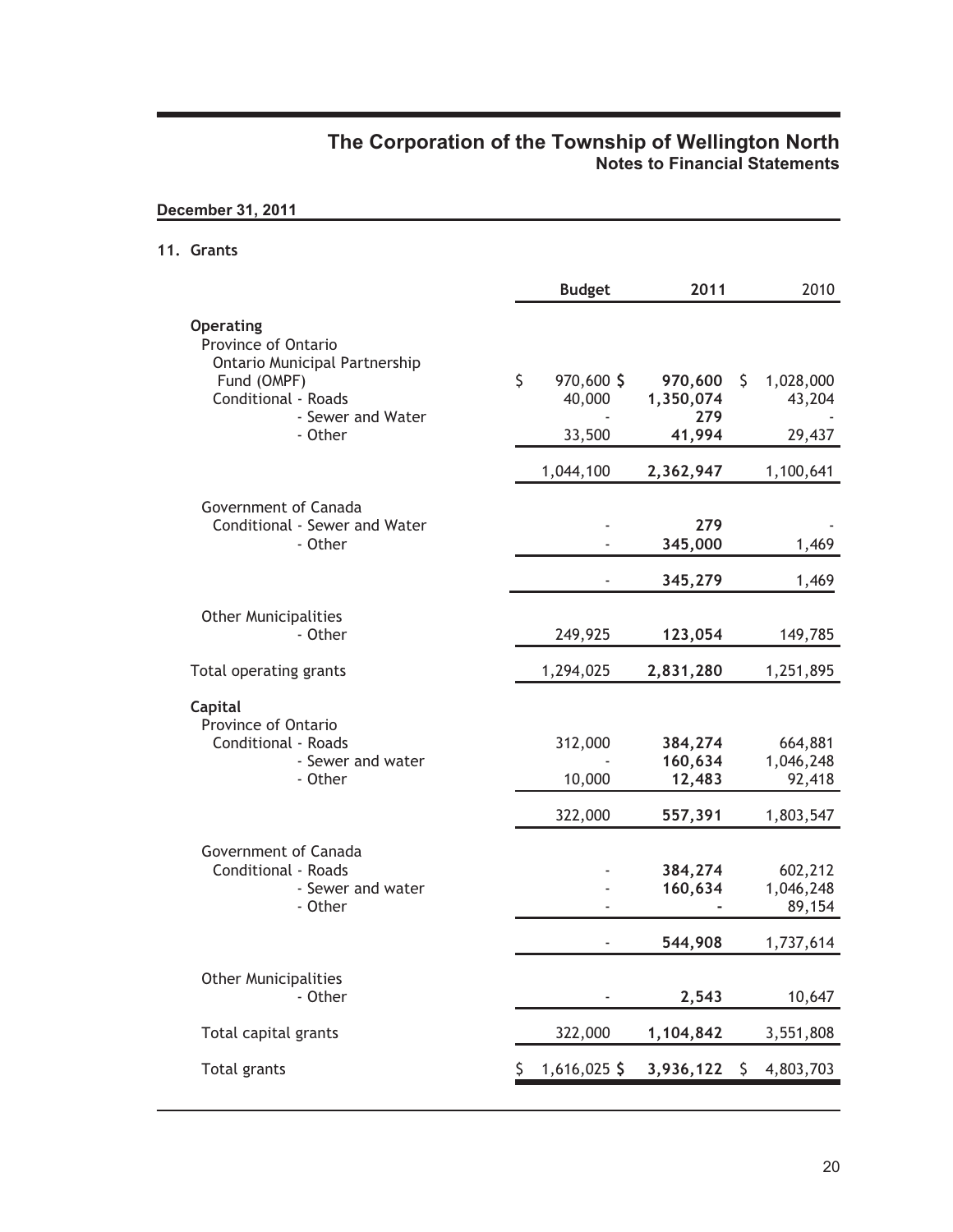## **December 31, 2011**

## **12. Pension Agreements**

The Township makes contributions to the Ontario Municipal Employees Retirement Fund (OMERS), which is a multi-employer plan, on behalf of 36 members of its staff. This plan is a defined benefit plan which specifies the amount of the retirement entitlement to be received by the employees based on the length of service and rates of pay. Employees and employers contribute jointly to the plan. The employer amount contributed to OMERS for 2011 by the Township was \$148,499 (2010 - \$127,952). The contribution rate for 2011 was 7.4% to 14.1% depending on age and income level (2010 - 6.4% to 13.1%).

OMERS is a multi-employer plan, therefore any pension plan surpluses or deficits are a joint responsibility of Ontario municipal organizations and their employees. As a result, the township does not recognize any share of the OMERS pension surplus or deficit. The last available report for the OMERS plan was December 31, 2011. At that time the plan reported a \$7.3 billion actuarial deficit (2010 - \$4.4 billion actuarial deficit), based on actuarial liabilities of \$64.5 billion (2010 - \$60 billion) and actuarial assets of \$57.2 billion (2010 - \$55.6 billion). Ongoing adequacy of the current contribution rate will need to be monitored as the recent severe decline in the financial markets may lead to increased future funding requirements.

## **13. Operations of School Boards and the County of Wellington**

During the year, the following taxation revenue was raised and remitted to the school boards and the County of Wellington:

|                                       |    | 2011                                | 2010      |
|---------------------------------------|----|-------------------------------------|-----------|
| School Boards<br>County of Wellington | S. | 3,329,812 \$ 3,370,968<br>7,140,684 | 7,055,091 |
|                                       |    | $$10,470,496 \$10,426,059$          |           |

### **14. Trust Funds**

The trust funds administered by the township amounting to \$273,419 (2010 - \$263,858) have not been included in the consolidated statement of financial position nor have the operations been included in the consolidated statement of financial activities.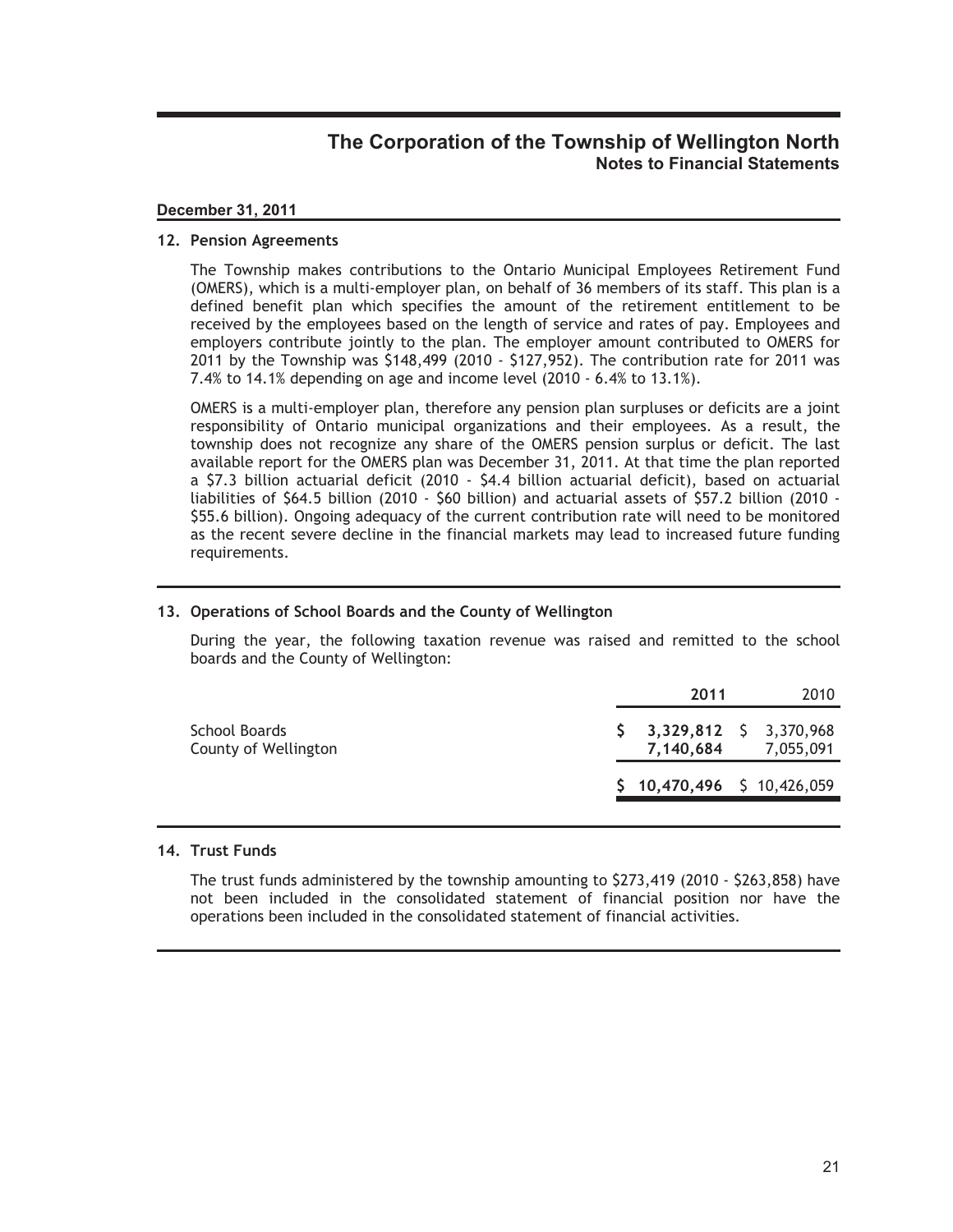### **December 31, 2011**

### **15. Commitments**

The Township of Wellington North has committed to completing construction on the Cork Street Pumping Station. The total estimated costs are \$5,590,000. As of December 31, 2011, a total of 4,698,194 has been spent.

The Township of Wellington North has committed to purchasing an emergency generator for the Arthur Fire Station for an estimated cost of \$54,000. Delivery is expected in early 2012.

The Township of Wellington North has committed to the Concession 4 River Bank Erosion Project the estimated total cost is \$215,000. As of December 31, 2011, a total of \$11,686 has been spent.

### **16. Segmented Information**

The is a diversified municipal government institution that provides a wide range of services to its citizens such as fire, sewer, water, recreation, and planning. Distinguishable functional segments have been separately disclosed in the segmented information. The nature of the segments and the activities they encompass are as follows:

### **General Government**

This item related to the revenues and expenses that relate to the governance and operations of the township itself and cannot be directly attributed to a specific segment.

### **Protection to Persons and Property**

Protection is comprised of fire protection, conservation authority, emergency measures, animal control and building and structural inspection. The fire department is responsible to provide fire suppression service, fire prevention programs, training and education. The members of the fire department consist of volunteers. The building department provides a number of services including maintenance and enforcement of building and construction codes and review of all property development plans through its application process.

### **Transportation**

Transportation is responsible for construction and maintenance of the township's roadways, bridges, and streetlighting.

### **Sewer and Water**

This service provides the township's drinking water. They process and clean sewage and ensure the township's water system meets all Provincial standards.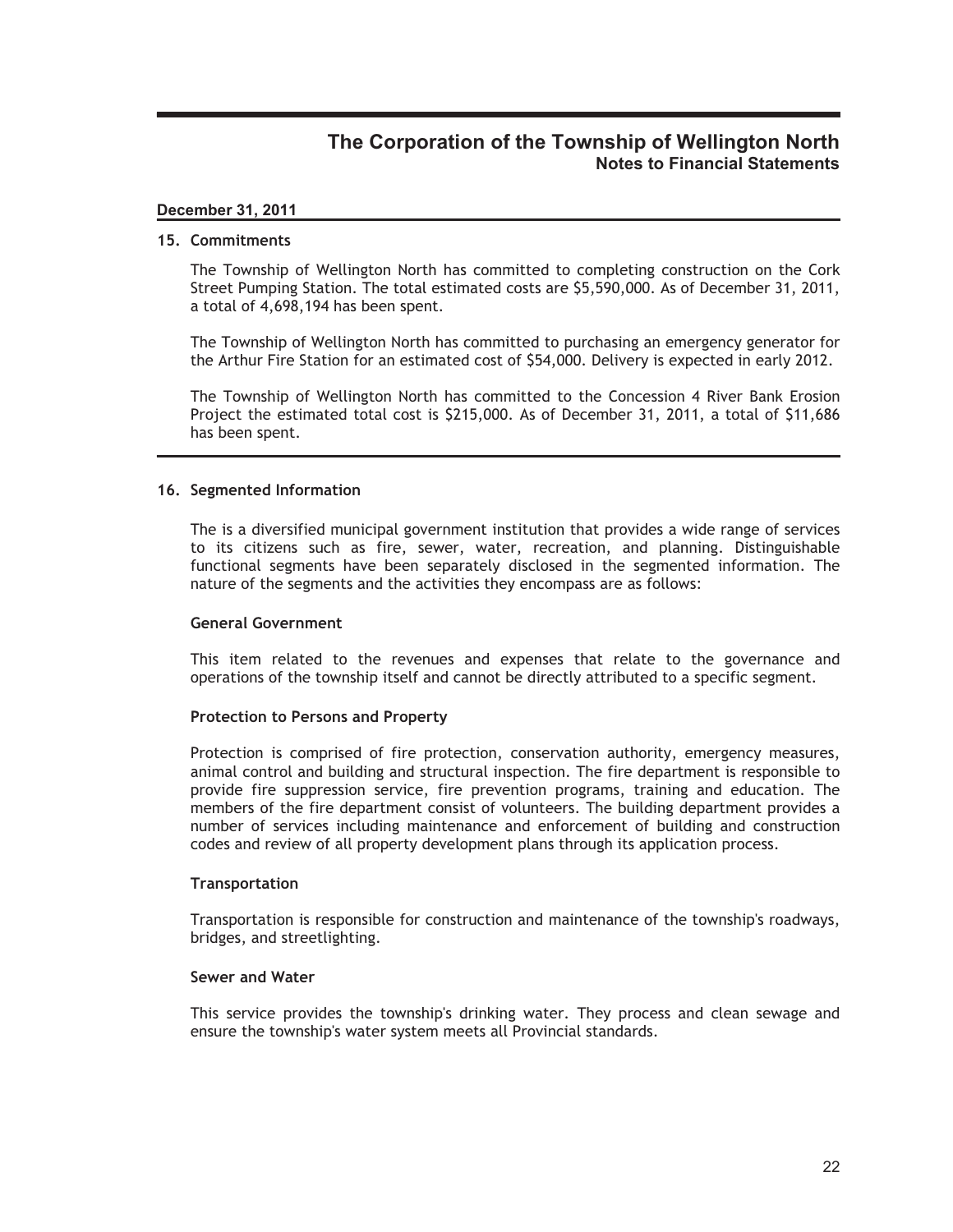### **December 31, 2011**

### **16. Segmented Information - continued**

#### **Health**

Health services includes the operations of local cemeteries.

#### **Recreational and Cultural Services**

This service area provides services meant to improve the health and development of the township's citizens. The township operates and maintains parks, arenas, a swimming pool, and community centres. The township also provides recreational programs.

#### **Planning and Development**

This department is responsible for planning and zoning including the Official plan. This service area also includes tourist information and promotion, economic development, business improvement area, and drainage.

The accounting policies of the segments are the same as those described in the summary of significant accounting policies. Amounts that are directly attributable to a number of segment have been allocated on a reasonable basis as follows:

| Taxation, payments-in-lieu<br>and penalties and interest | Allocated to those segments that are funded<br>by these amounts based on the budget for the<br>year. |
|----------------------------------------------------------|------------------------------------------------------------------------------------------------------|
| <b>OMPF Grants</b>                                       | Allocated to segments based on the budget for<br>the year.                                           |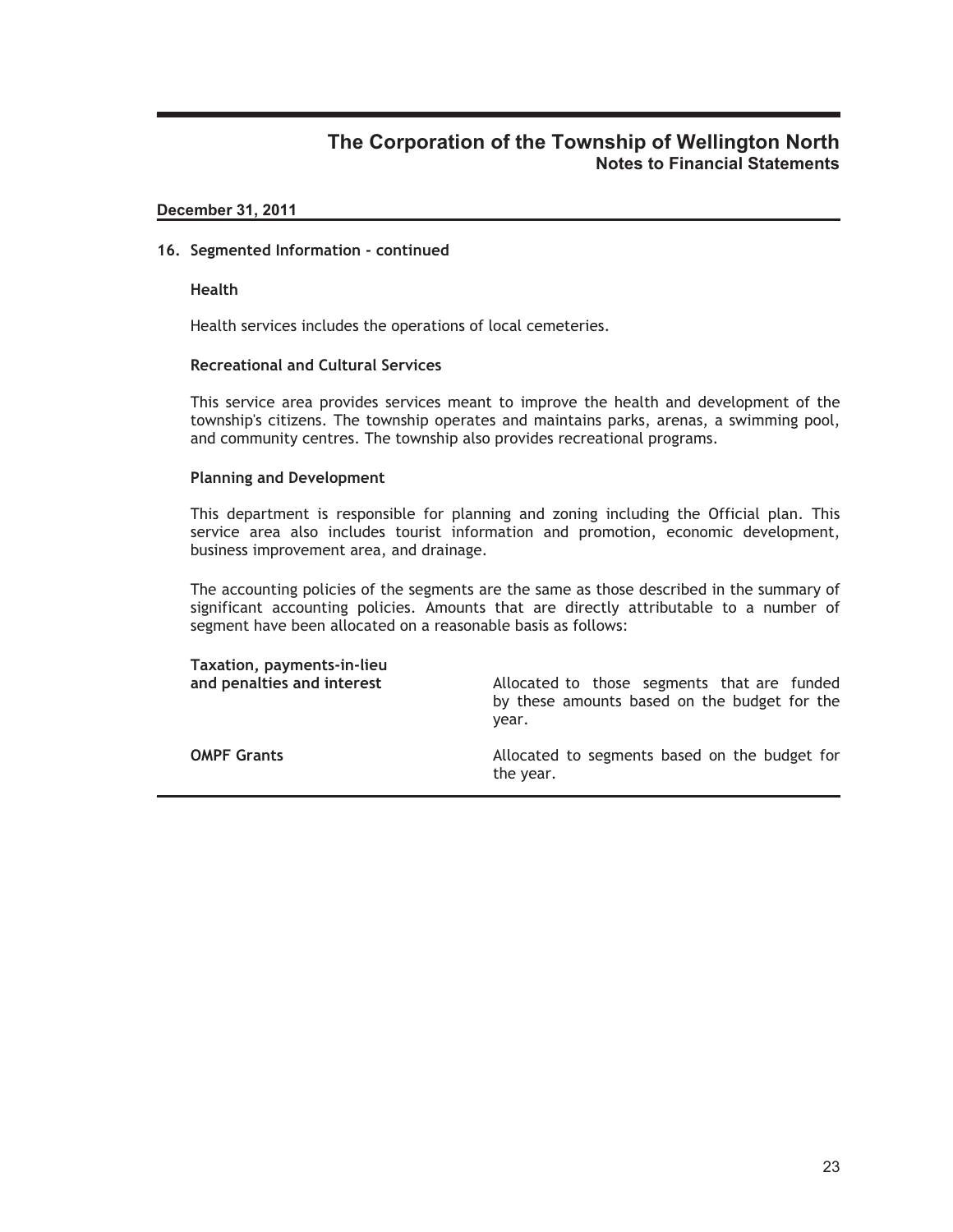The Corporation of the Township of Wellington North<br>Notes to Financial Statements  **Notes to Financial Statements The Corporation of the Township of Wellington North**

| December 31, 2011<br>For the year ended                                                                                                                                             | Government<br>General                                      | Protection<br>Services                                            | Transportation<br>Services                                                    |   | Services<br>Environmental                               | Health<br>Services        | Recreation and<br>Cultural<br>Services                          | Planning and<br>Development                                | 2011<br>Total                                                                        |  |
|-------------------------------------------------------------------------------------------------------------------------------------------------------------------------------------|------------------------------------------------------------|-------------------------------------------------------------------|-------------------------------------------------------------------------------|---|---------------------------------------------------------|---------------------------|-----------------------------------------------------------------|------------------------------------------------------------|--------------------------------------------------------------------------------------|--|
| Fees and user charges<br>obligatory reserve<br>Specific grants<br>Transfers from<br>Other revenue<br>OMPF grant<br>Taxation<br>Revenue                                              | 927,110<br>414,468<br>61,688<br>3,250<br>67,942<br>379,762 | 1,006,569<br>47,918<br>473,585<br>165,002<br>257,610<br>1,950,684 | 601,299<br>2,960,497<br>58,285<br>485,300<br>41,460<br>6,265,462<br>2,118,621 |   | 4,150,658<br>321,826<br>4,472,484                       | 35,508<br>31,555<br>3,953 | 1,361,829<br>698,604<br>223,238<br>27,459<br>2,313,930<br>2,800 | 177,630<br>29,118<br>20,698<br>367,225<br>94,339<br>45,440 | 601,299<br>5,920,993<br>16,332,403<br>5, 143, 047<br>970,600<br>730,942<br>2,965,522 |  |
| Materials and supplies<br>Salaries and benefits<br>Contracted services<br>Rents and financial<br>Interest on debt<br>Other transfers<br>Amortization<br>expenses<br><b>Expenses</b> | 47,224<br>746,494<br>478,926<br>21,829<br>18,683<br>84,653 | 513,067<br>440,995<br>147,752<br>390,342                          | 1,076,574<br>15,820<br>3,877,848<br>2,994,356                                 |   | 370,808<br>476,812<br>222,833<br>1,103,166<br>1,326,253 | 15,038<br>30,212<br>2,271 | 325,050<br>697,294<br>681,756<br>269,761                        | 55,833<br>65,413<br>262,775<br>19,998<br>18,227            | 592,510<br>6,875,678<br>432,169<br>84,653<br>4,842,906<br>3,581,112<br>389,035       |  |
| Annual surplus (deficit) \$                                                                                                                                                         | (470, 699)<br>1,397,809                                    | 458,528<br>1,492,156                                              | \$(1,699,136)<br>7,964,598                                                    | n | 972,612<br>3,499,872                                    | (12, 013)<br>47,521<br>n  | 340,069<br>1,973,861<br>n                                       | (55, 021)<br>422,246<br>n                                  | (465,660)<br>16,798,063<br>n                                                         |  |

24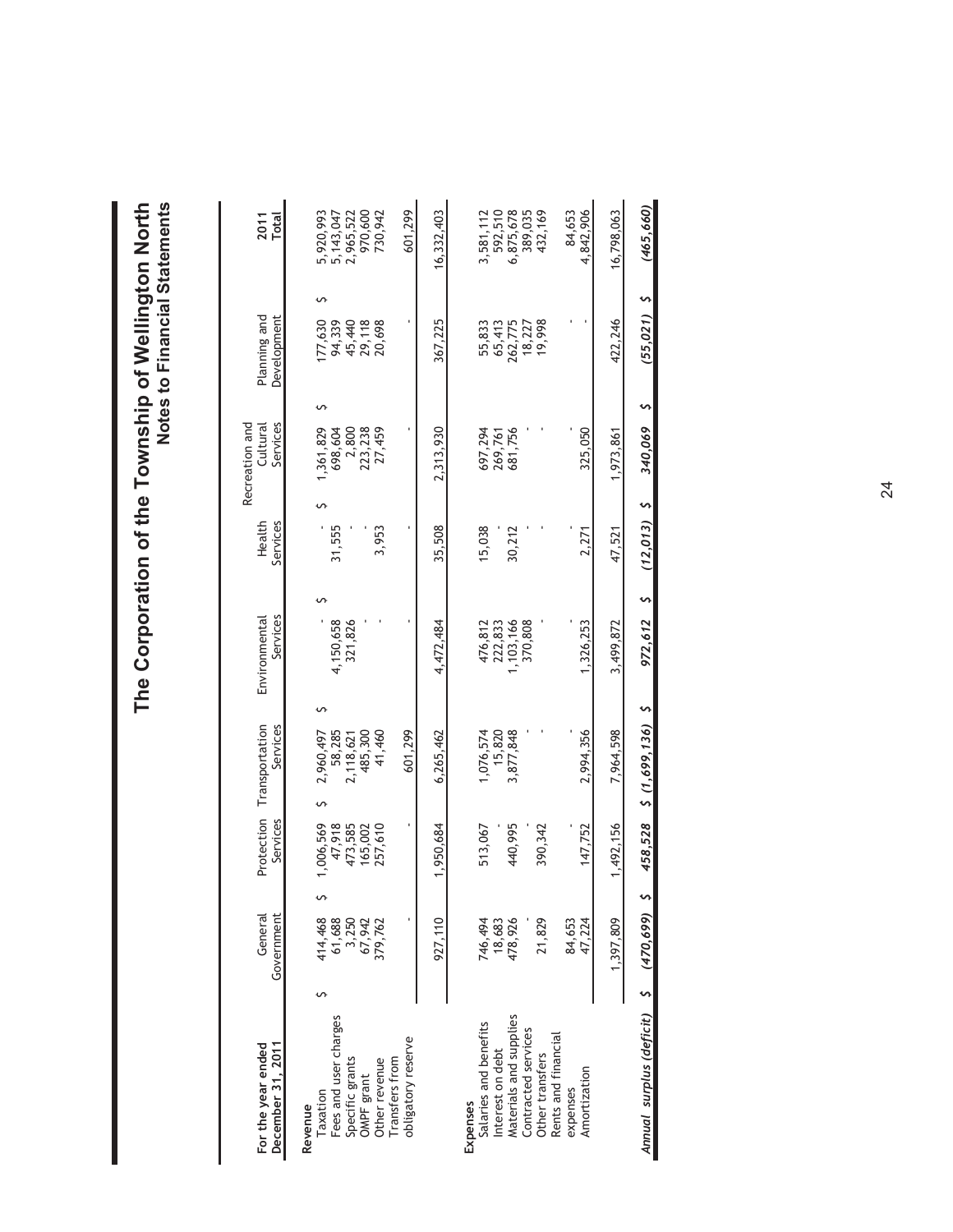The Corporation of the Township of Wellington North<br>Notes to Financial Statements  **Notes to Financial Statements The Corporation of the Township of Wellington North**

| December 31, 2010<br>For the year ended                                                                                                                                             | Government<br>General                                            | Protection<br>Services                                       | Transportation<br>Services                                                   | Services<br>Environmental                             | Health<br>Services        | Recreation and<br>Services<br>Cultural                                      | Planning and<br>Development                                 | 2010<br><b>Total</b>                                                                  |
|-------------------------------------------------------------------------------------------------------------------------------------------------------------------------------------|------------------------------------------------------------------|--------------------------------------------------------------|------------------------------------------------------------------------------|-------------------------------------------------------|---------------------------|-----------------------------------------------------------------------------|-------------------------------------------------------------|---------------------------------------------------------------------------------------|
| Fees and user charges<br>obligatory reserve<br>Specific grants<br>Transfers from<br>Other revenue<br>OMPF grant<br><b><i><u><u>raxation</u></u></i></b><br>Revenue                  | 721,702<br>92,878<br>2,443,865<br>12,515<br>133,640<br>1,483,130 | 333,094<br>32,669<br>61,680<br>256,460<br>790,894<br>106,991 | 2,664,749<br>61,126<br>269,610<br>493,440<br>5,028<br>4,804,250<br>1,310,297 | (5,066)<br>3,783,488<br>2,092,496<br>5,870,918        | 59,728<br>3,660<br>63,388 | 221,286<br>277,560<br>74,709<br>2,871,317<br>678,499<br>120,342<br>,498,921 | 133,094<br>582,115<br>32,119<br>61,680<br>35,103<br>120,119 | 344,319<br>5,551,560<br>4,828,507<br>3,775,704<br>1,028,000<br>,898,657<br>17,426,747 |
| Materials and supplies<br>Salaries and benefits<br>Contracted services<br>Rents and financial<br>Interest on debt<br>Other transfers<br>Amortization<br>expenses<br><b>Expenses</b> | 19,335<br>732, 132<br>21, 432<br>531, 577<br>87,503<br>36,202    | 443,975<br>422,176<br>130,922<br>122,451                     | 2,926<br>1,383,869<br>983,472<br>9,345<br>3,567,706                          | 494,128<br>360,716<br>953,262<br>194,177<br>1,219,761 | 18,023<br>18,214<br>2,271 | 657,166<br>257,616<br>738,625<br>450<br>$\frac{300}{200}$<br>329,869        | 63,814<br>71,253<br>228,745<br>21,247                       | 90,729<br>3,392,710<br>4,542,967<br>382,413<br>141,786<br>5,020,232<br>553,823        |
| Annual surplus (deficit)                                                                                                                                                            | 5, 1, 015, 684<br>1,428,181                                      | S<br>(328, 630)<br>1,119,524                                 | $\mathbf{v}_1$<br>(1, 143, 068)<br>5,947,318                                 | n<br>2,648,874<br>3,222,044                           | n<br>24,880<br>38,508     | n<br>1,984,026<br>887,291                                                   | n<br>197,056<br>385,059                                     | 14,124,660<br>3,302,087                                                               |

25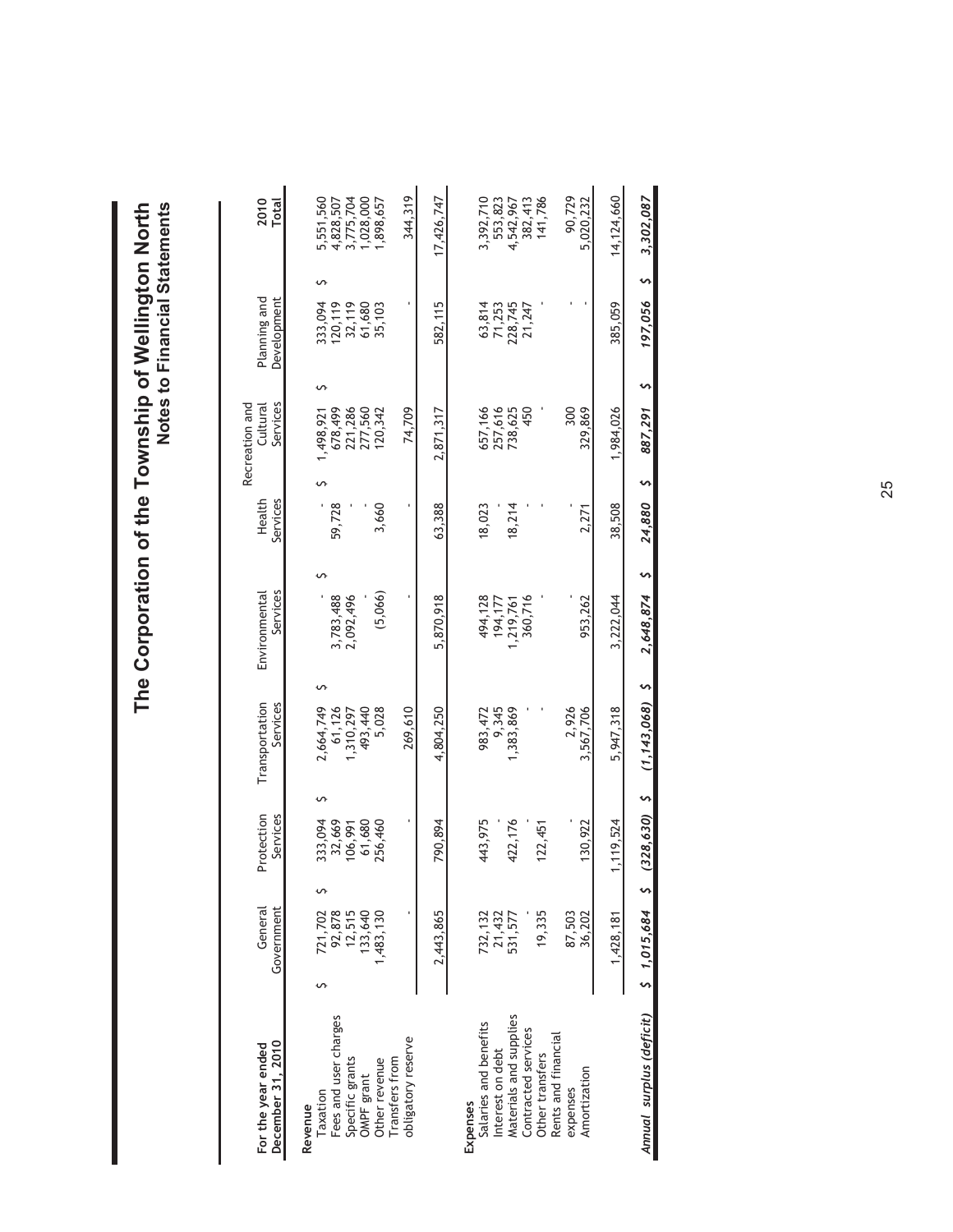# **The Corporation of the Township of Wellington North Schedule of Deferred Revenue**

**For the year ended December 31, 2011**

|                                 |   | <b>Opening</b> |              | <b>Contributions Investment</b><br>Received | Income     |   | Revenue<br>Recognized |   | <b>Ending</b> |
|---------------------------------|---|----------------|--------------|---------------------------------------------|------------|---|-----------------------|---|---------------|
| <b>Obligatory Reserve Funds</b> |   |                |              |                                             |            |   |                       |   |               |
| Development charges             | S | 689,856        | <sub>S</sub> | 194,394 \$                                  | $8,252$ \$ |   | $\sim$                | S | 892,502       |
| Federal gas tax                 |   | 475,226        |              | 342,793                                     | 4,118      |   | (601, 299)            |   | 220,838       |
| Recreational land               |   | 8,225          |              | 20,750                                      | 188        |   |                       |   | 29,163        |
|                                 |   | 1,173,307      |              | 557,937                                     | 12,558     |   | (601, 299)            |   | 1,142,503     |
| Other                           |   |                |              |                                             |            |   |                       |   |               |
| Municipal roads                 |   |                |              |                                             |            |   |                       |   |               |
| and bridges                     |   | 49,379         |              | 422,742                                     |            |   |                       |   | 472,121       |
| Other                           |   | 8,000          |              | 16,364                                      |            |   | (8,000)               |   | 16,364        |
|                                 |   | \$1,230,686    |              | 997,043                                     | 12,558     | S | (609, 299)            |   | \$1,630,988   |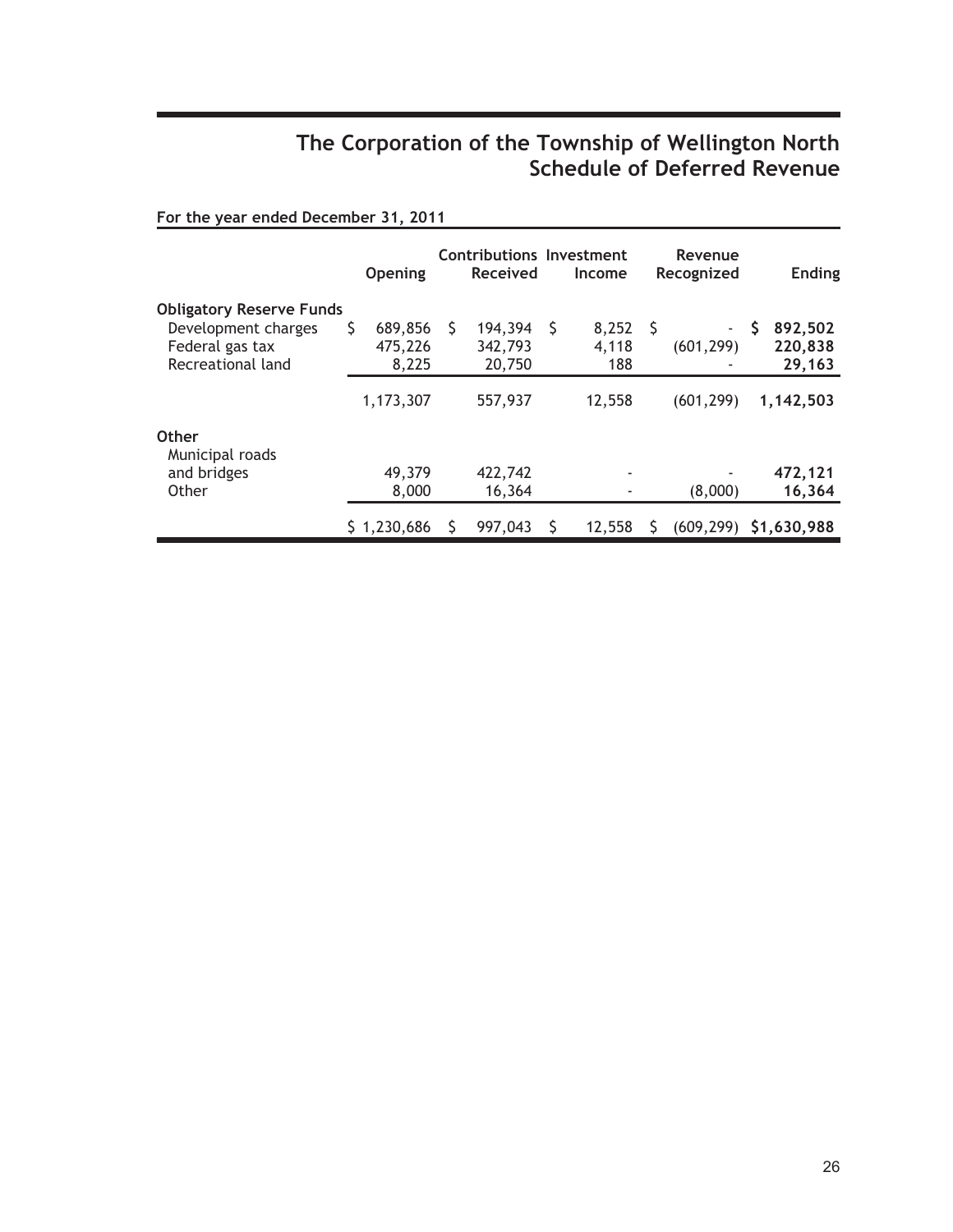**The Corporation of the Township of Wellington North Trust Funds Financial Statements For the year ended December 31, 2011**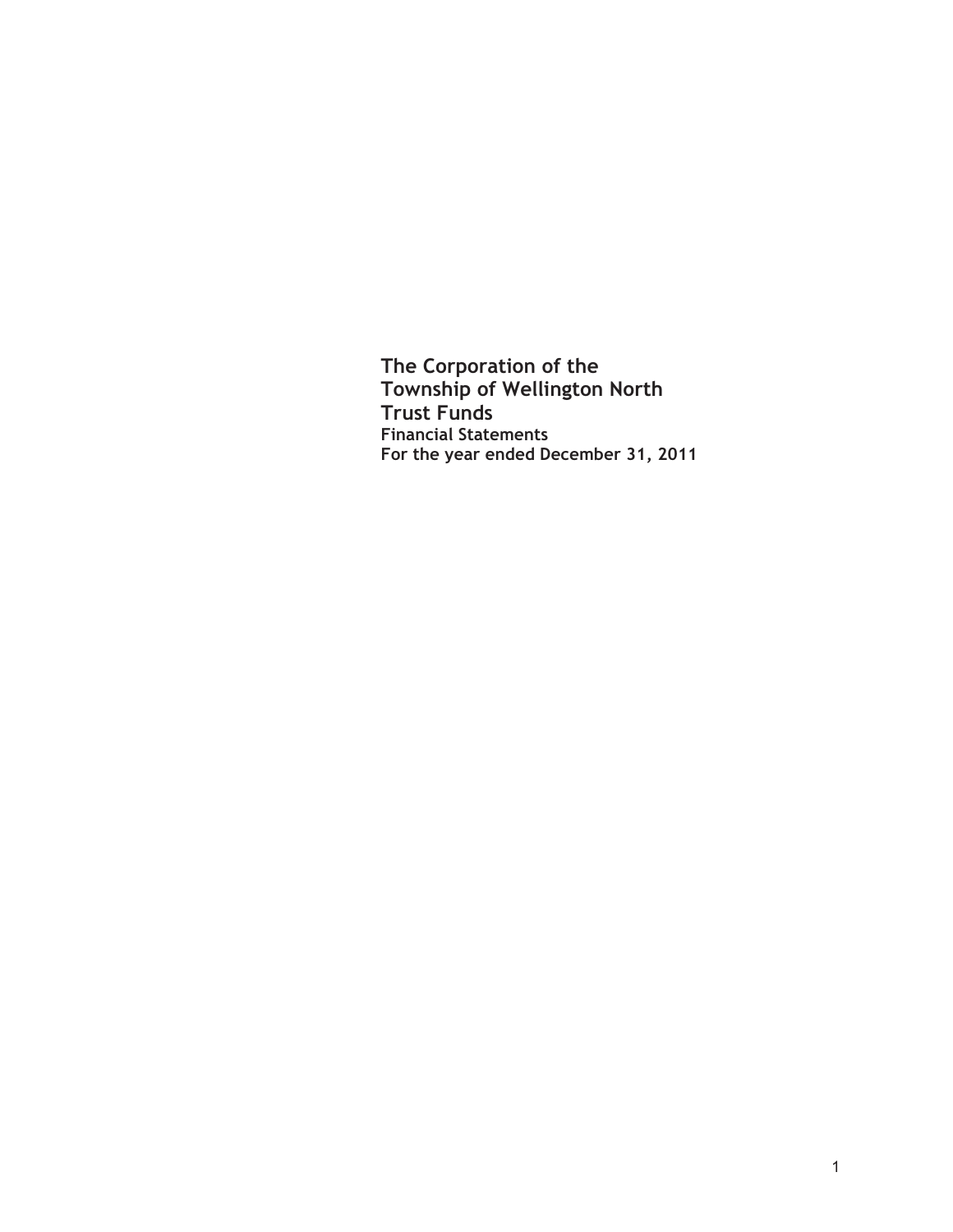

Tel: 519 376 6110 Fax: 519 376 4741 **www.bdo.ca** 

BDO Canada LLP 1717 2nd Avenue E, Third Floor PO Box 397 Owen Sound ON N4K 5P7 Canada

**Independent Auditor's Report**

### **To the Members of Council, Inhabitants and Ratepayers of the Corporation of the Township of Wellington North**

We have audited the accompanying financial information for the trust funds of the Corporation of the Township of Wellington North, which comprise the balance sheet as at December 31, 2011, the statement of continuity for the year then ended, and a summary of significant accounting policies and other explanatory information.

## **Management's Responsibility for the Financial Information**

Management is responsible for the preparation and fair presentation of this financial information in accordance with Canadian public sector accounting standards, and for such internal control as management determines is necessary to enable the preparation of financial information that is free from material misstatement, whether due to fraud or error.

### **Auditor's Responsibility**

Our responsibility is to express an opinion on this financial information based on our audit. We conducted our audit in accordance with Canadian generally accepted auditing standards. Those standards require that we comply with ethical requirements and plan and perform the audit to obtain reasonable assurance about whether the financial information is free from material misstatement.

An audit involves performing procedures to obtain audit evidence about the amounts and disclosures in the financial information. The procedures selected depend on the auditor's judgment, including the assessment of the risks of material misstatement of the financial information, whether due to fraud or error. In making those risk assessments, the auditor considers internal control relevant to the entity's preparation and fair presentation of the financial information in order to design audit procedures that are appropriate in the circumstances, but not for the purpose of expressing an opinion on the effectiveness of the entity's internal control. An audit also includes evaluating the appropriateness of accounting policies used and the reasonableness of accounting estimates made by management, as well as evaluating the overall presentation of the financial information.

We believe that the audit evidence we have obtained is sufficient and appropriate to provide a basis for our audit opinion.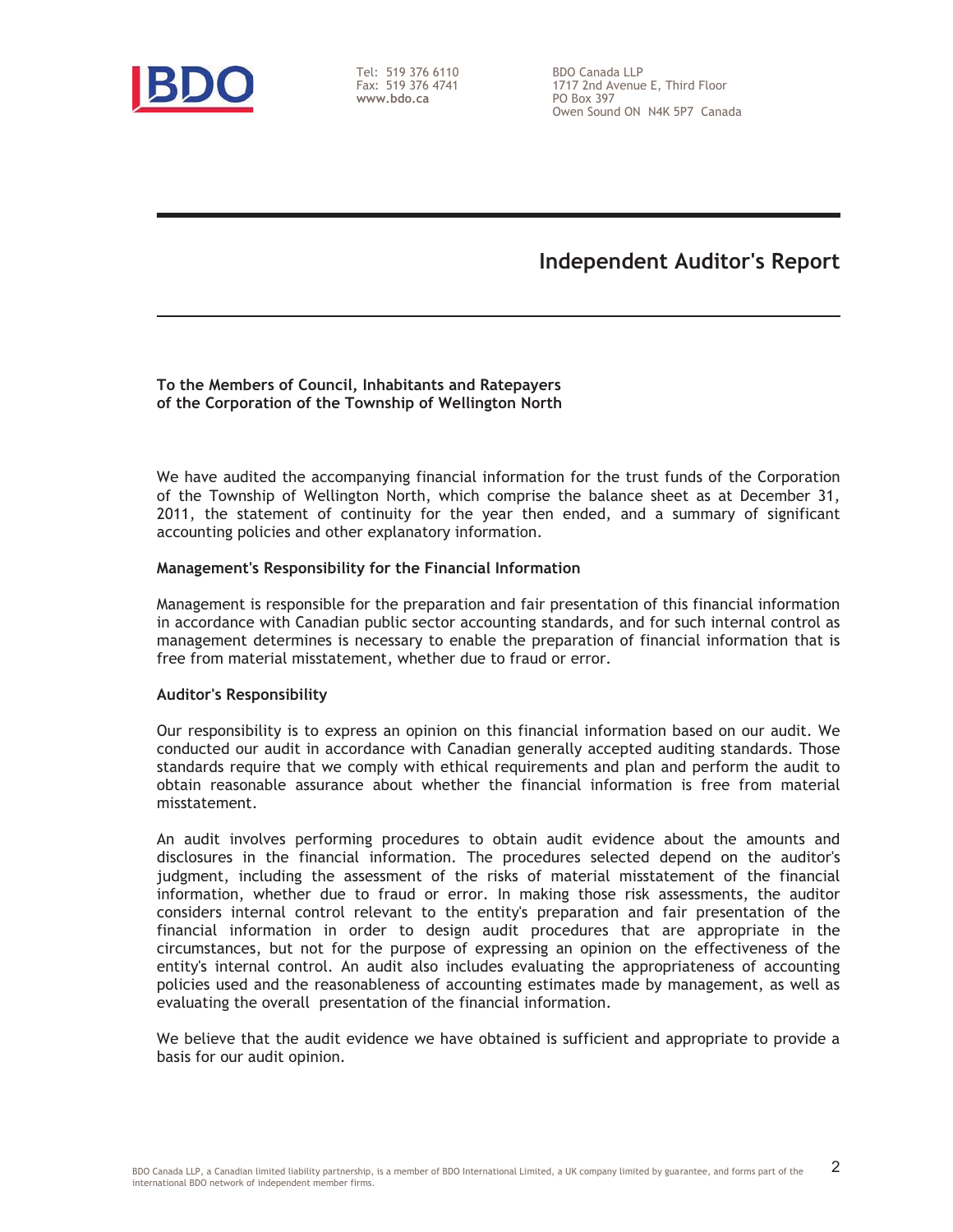

## **Opinion**

In our opinion, the financial information presents fairly, in all material respects, the balance sheet for the trust funds of the Corporation of the Township of Wellington North as at December 31, 2011 and the statement of continuity for the year then ended in accordance with Canadian public sector accounting standards.

BDO Canada LLP

Chartered Accountants, Licensed Public Accountants

Owen Sound, Ontario October 15, 2012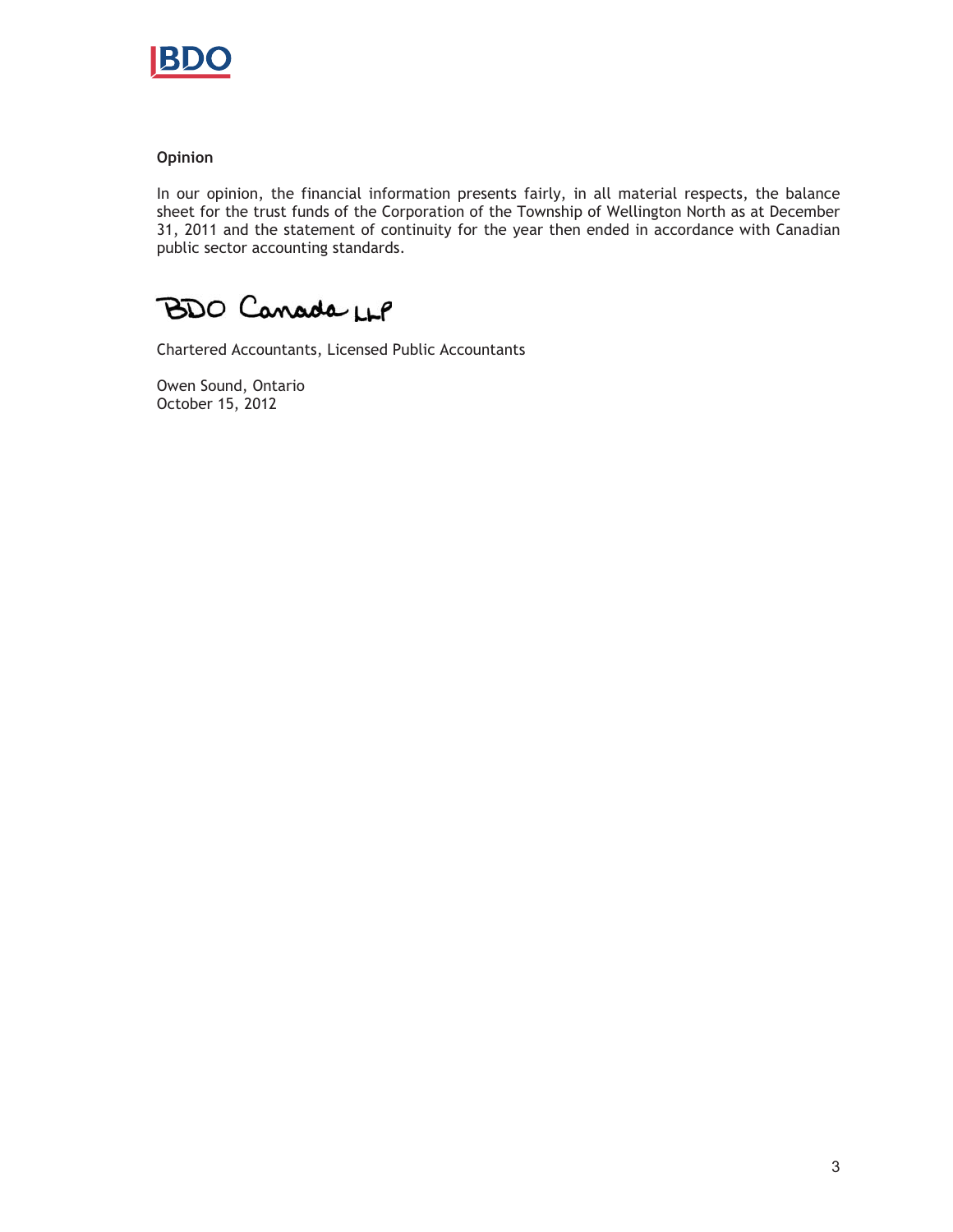## **The Corporation of the Township of Wellington North Trust Funds Balance Sheet**

|                                                                          | <b>Total</b>                   |    | <b>Subdividers</b> |    | Cemetery<br>Care and<br>Maintenance |    | <b>History</b><br><b>Books</b> |
|--------------------------------------------------------------------------|--------------------------------|----|--------------------|----|-------------------------------------|----|--------------------------------|
| <b>Assets</b><br>Cash<br>Investments (Note 2)<br><b>Accrued Interest</b> | \$<br>218,572<br>59,579<br>779 | \$ | 2,249              | Ş  | 208,813<br>59,579<br>779            | \$ | 7,510                          |
|                                                                          | 278,930                        | Ş  | 2,249              | S  | 269,171                             | Ş  | 7,510                          |
| <b>Liabilities</b><br>Due to Township                                    | \$<br>5,511                    | \$ | $\mathbf{r}$       | \$ | 5,511                               | \$ |                                |
| <b>Fund balance</b>                                                      | 273,419                        |    | 2,249              |    | 263,660                             |    | 7,510                          |
| <b>Fund Balance</b>                                                      | \$<br>278,930                  | \$ | 2,249              |    | 269,171                             | Ş  | 7,510                          |

**December 31, 2011**

## **Statement of Continuity**

## **For the year ended December 31, 2011**

|                                                                            | Total                 | <b>Subdividers</b> |   | Cemetery<br>Care and<br>Maintenance | <b>History</b><br><b>Books</b> |
|----------------------------------------------------------------------------|-----------------------|--------------------|---|-------------------------------------|--------------------------------|
| Balance, beginning of year                                                 | 263,858               | \$<br>2,216        | S | 254,237                             | 7,405                          |
| <b>Receipts</b><br>Interest earned<br>Monument fees<br>Share of plot sales | 341<br>1,450<br>7,770 | 33                 |   | 203<br>1,450<br>7,770               | 105                            |
|                                                                            | 9,561                 | 33                 |   | 9,423                               | 105                            |
| Balance, end of the year                                                   | 273,419               | 2,249              |   | 263,660                             | 7,510                          |